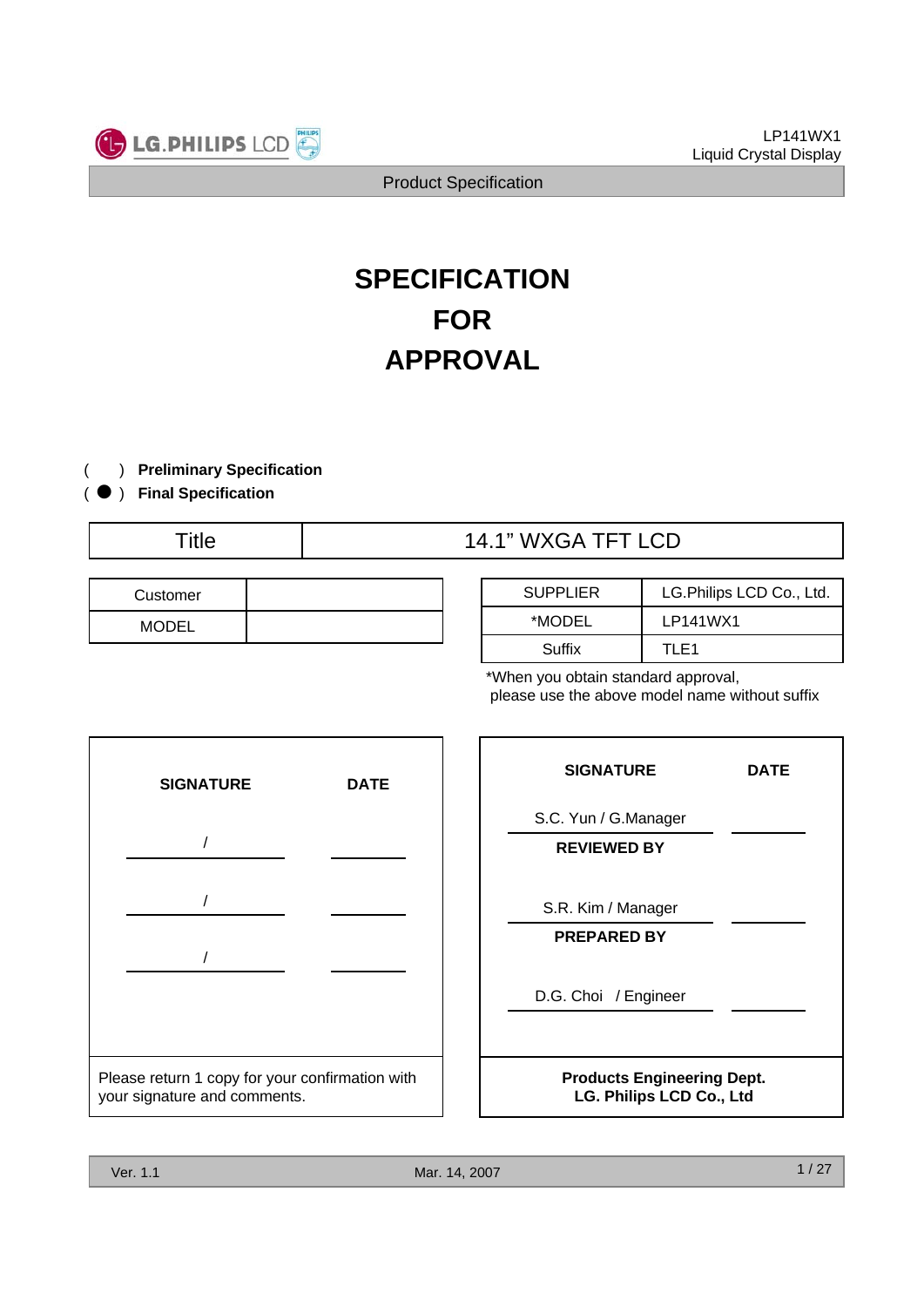

# **Contents**

| <b>No</b> | <b>ITEM</b>                                                      | Page                    |
|-----------|------------------------------------------------------------------|-------------------------|
|           | <b>COVER</b>                                                     | 1                       |
|           | <b>CONTENTS</b>                                                  | $\overline{2}$          |
|           | <b>RECORD OF REVISIONS</b>                                       | 3                       |
| 1         | <b>GENERAL DESCRIPTION</b>                                       | $\overline{\mathbf{4}}$ |
| 2         | ABSOLUTE MAXIMUM RATINGS                                         | 5                       |
| 3         | ELECTRICAL SPECIFICATIONS                                        |                         |
| $3 - 1$   | ELECTRICAL CHARACTREISTICS                                       | 6                       |
| $3 - 2$   | <b>INTERFACE CONNECTIONS</b>                                     | $\overline{7}$          |
| $3 - 3$   | SIGNAL TIMING SPECIFICATIONS                                     | 9                       |
| $3 - 4$   | SIGNAL TIMING WAVEFORMS                                          | 9                       |
| $3-5$     | <b>COLOR INPUT DATA REFERNECE</b>                                | 10                      |
| $3-6$     | <b>POWER SEQUENCE</b>                                            | 11                      |
| 4         | OPTICAL SFECIFICATIONS                                           | 12                      |
| 5         | <b>MECHANICAL CHARACTERISTICS</b>                                | 16                      |
| 6         | RELIABLITY                                                       | 20                      |
| 7         | <b>INTERNATIONAL STANDARDS</b>                                   |                         |
| $7 - 1$   | <b>SAFETY</b>                                                    | 21                      |
| $7 - 2$   | EMC                                                              | 21                      |
| 8         | <b>PACKING</b>                                                   |                         |
| $8 - 1$   | <b>DESIGNATION OF LOT MARK</b>                                   | 22                      |
| $8 - 2$   | <b>PACKING FORM</b>                                              | 22                      |
| 9         | <b>PRECAUTIONS</b>                                               | 23                      |
| A         | APPENDIX. Enhanced Extended Display Identification Data (EEDID™) | 25                      |
|           |                                                                  | 27                      |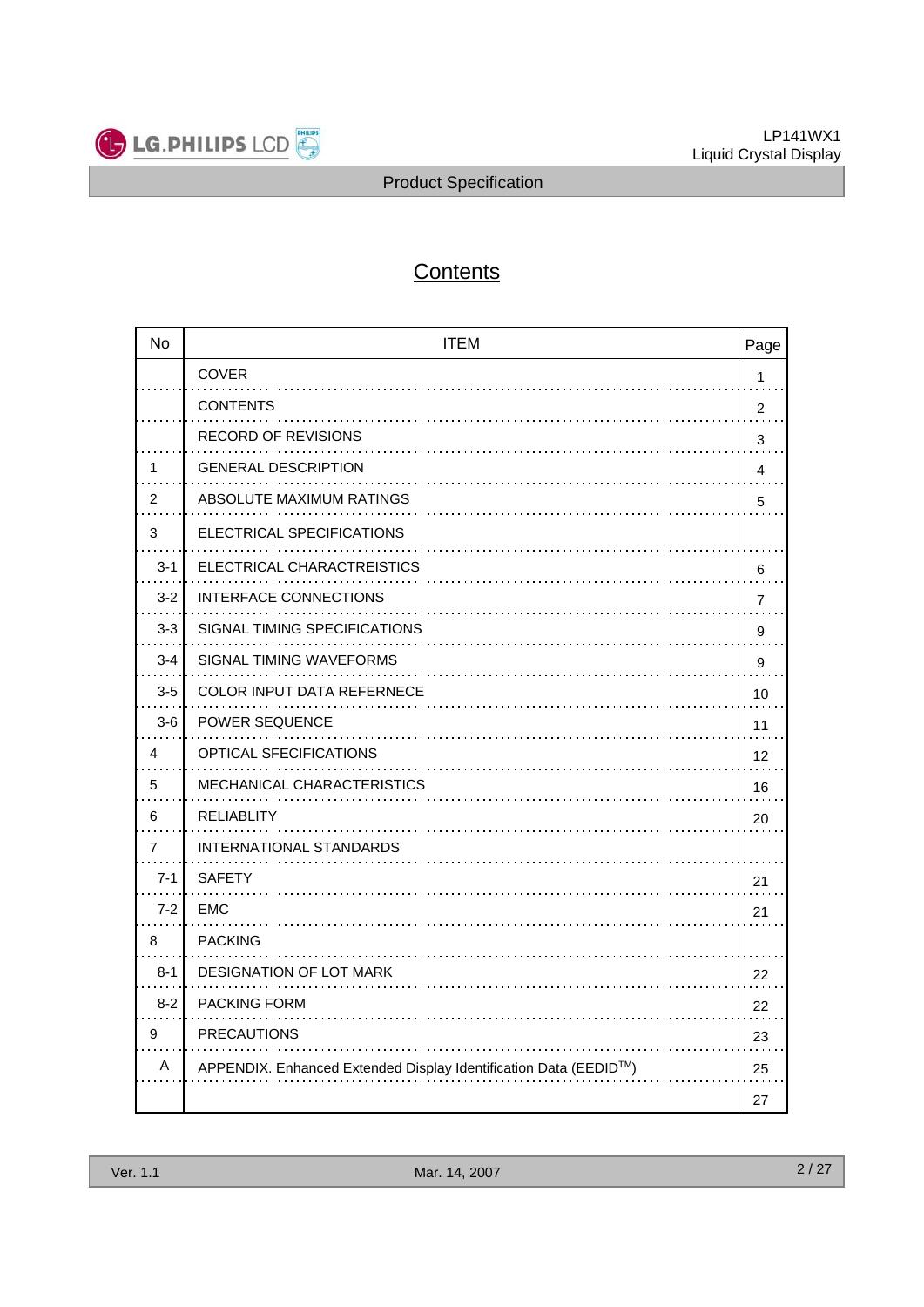

#### LP141WX1 Liquid Crystal Display

# Product Specification

# **RECORD OF REVISIONS**

| Revision No | <b>Revision Date</b> | Page                     | Description                                      | <b>EDID</b><br>ver |
|-------------|----------------------|--------------------------|--------------------------------------------------|--------------------|
| $0.0\,$     | Jun. 01, 2006        | $\overline{\phantom{a}}$ | <b>First Draft</b>                               |                    |
| 0.1         | Oct. 02, 2006        | 18                       | <b>Revision Explanation Added</b>                |                    |
| 0.2         | Dec. 26, 2006        | $\overline{\mathbf{4}}$  | Block Diagram is updated                         |                    |
|             |                      | 4,6                      | Electrical Characteristics is updated            |                    |
|             |                      | 8                        | Lamp Wire Color is updated                       |                    |
|             |                      | $\boldsymbol{9}$         | Signal timing specifications is updated          |                    |
|             |                      | 12                       | Optical characteristics is updated               |                    |
|             |                      | 22                       | Packing information is updated                   |                    |
|             |                      | 25-27                    | EEDID is updated                                 | 0.3                |
| $1.0\,$     | Feb. 08, 2007        | 13                       | Grayscale is Updated                             |                    |
|             |                      | 18                       | Rear view Drawing is Updated                     |                    |
| 1.1         | Mar. 14, 2007        | $\boldsymbol{9}$         | Signal Timing Specifications is updated          |                    |
|             |                      | 25-28                    | EEDID is updated (Timing Description is updated) | 0.4                |
|             |                      |                          |                                                  |                    |
|             |                      |                          |                                                  |                    |
|             |                      |                          |                                                  |                    |
|             |                      |                          |                                                  |                    |
|             |                      |                          |                                                  |                    |
|             |                      |                          |                                                  |                    |
|             |                      |                          |                                                  |                    |
|             |                      |                          |                                                  |                    |
|             |                      |                          |                                                  |                    |
|             |                      |                          |                                                  |                    |
|             |                      |                          |                                                  |                    |
|             |                      |                          |                                                  |                    |
|             |                      |                          |                                                  |                    |
|             |                      |                          |                                                  |                    |
|             |                      |                          |                                                  |                    |
|             |                      |                          |                                                  |                    |
|             |                      |                          |                                                  |                    |
|             |                      |                          |                                                  |                    |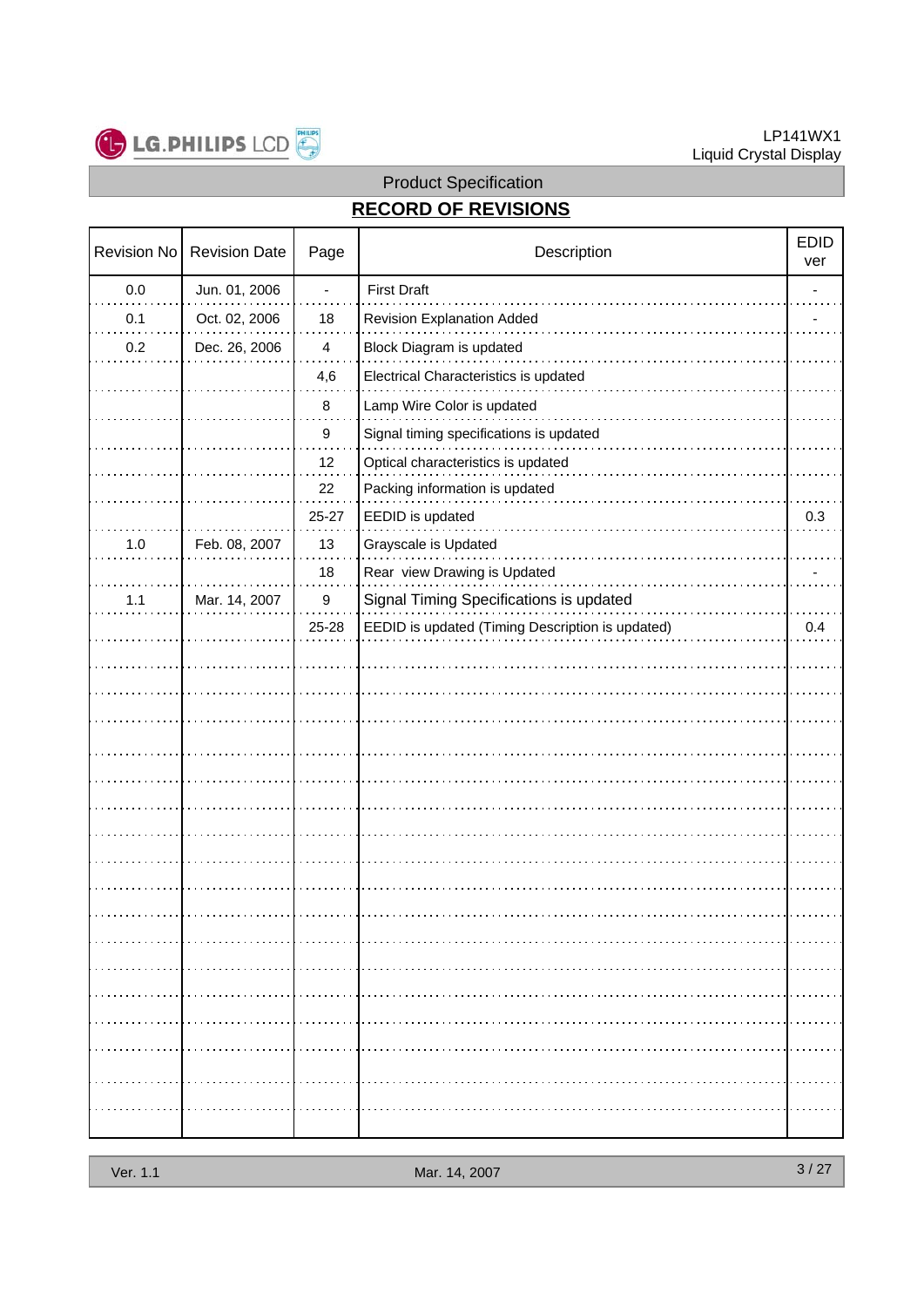

## **1. General Description**

The LP141WX1 is a Color Active Matrix Liquid Crystal Display with an integral Cold Cathode Fluorescent Lamp (CCFL) backlight system. The matrix employs a-Si Thin Film Transistor as the active element. It is a transmissive type display operating in the normally white mode. This TFT-LCD has 14.1 inches diagonally measured active display area with WXGA resolution(800 vertical by 1280 horizontal pixel array). Each pixel is divided into Red, Green and Blue sub-pixels or dots which are arranged in vertical stripes. Gray scale or the brightness of the sub-pixel color is determined with a 6-bit gray scale signal for each dot, thus, presenting a palette of more than 262,144 colors.

The LP141WX1 has been designed to apply the interface method that enables low power, high speed, low EMI.

The LP141WX1 is intended to support applications where thin thickness, low power are critical factors and graphic displays are important. In combination with the vertical arrangement of the sub-pixels, the LP141WX1 characteristics provide an excellent flat display for office automation products such as Notebook PC.



## **General Features**

| Active Screen Size            | 14.1 inches diagonal                                                          |
|-------------------------------|-------------------------------------------------------------------------------|
| <b>Outline Dimension</b>      | 320 (H) $\times$ 206(V) $\times$ 5.5(D) mm (Max.)                             |
| Pixel Pitch                   | 0.2373 mm $\times$ 0.2373 mm                                                  |
| <b>Pixel Format</b>           | 1280 horiz. By 800 vert. Pixels RGB strip arrangement                         |
| Color Depth                   | 6-bit. 262.144 colors                                                         |
| Luminance, White              | 200 cd/m <sup>2</sup> (Min.5 point)                                           |
| <b>Power Consumption</b>      | Total 5.42 Watt(Typ.) @ LCM circuit 1.32 Watt(Typ.), B/L input 4.1 Watt(Typ.) |
| Weight                        | 425 g (Max.), 415g (Typ.) W/O Inverter and Down Bracket                       |
| <b>Display Operating Mode</b> | Transmissive mode, normally white                                             |
| <b>Surface Treatment</b>      | Anti-glare treatment of the front polarizer                                   |
| <b>RoHS Comply</b>            | Yes                                                                           |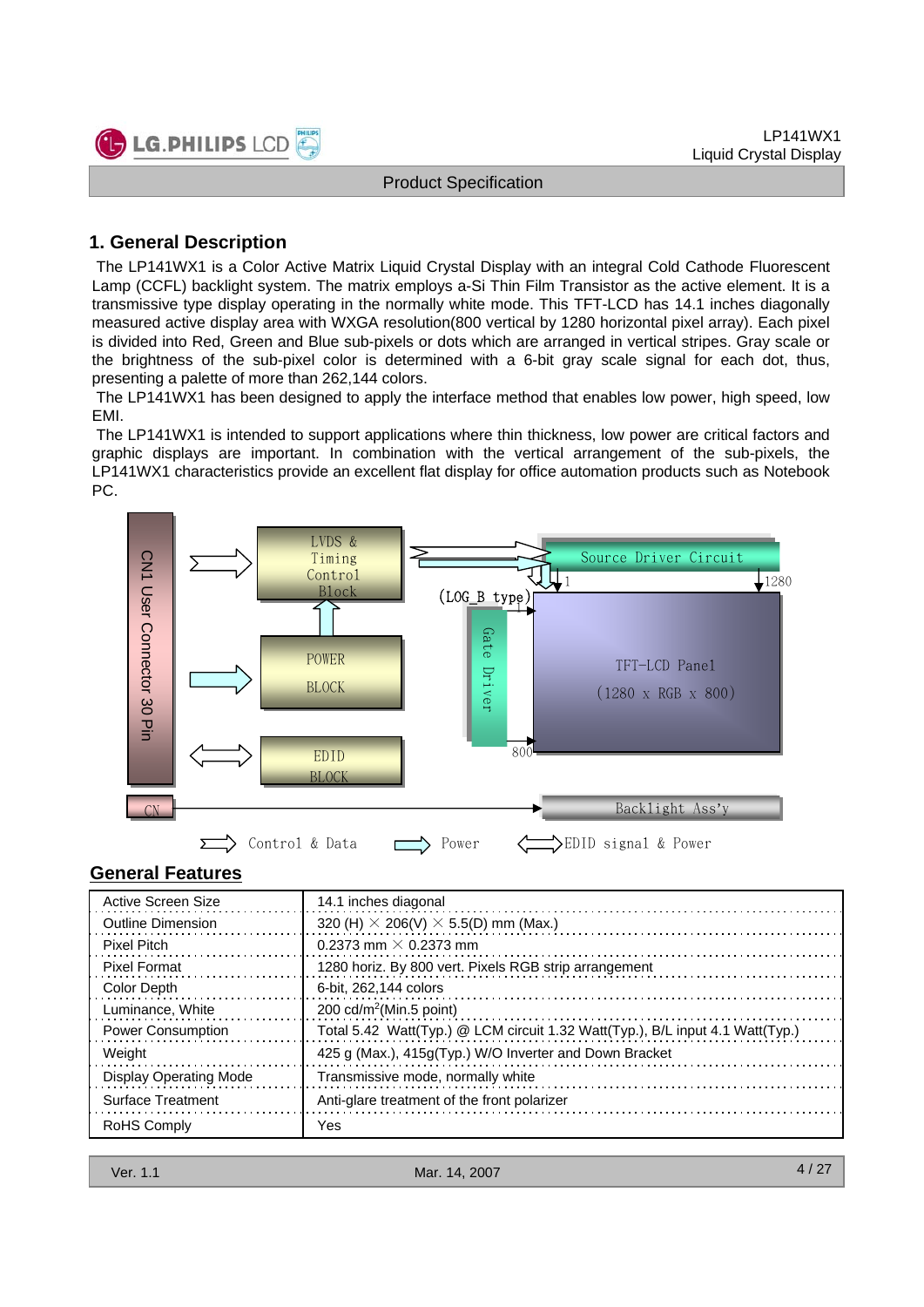

## **2. Absolute Maximum Ratings**

The following are maximum values which, if exceeded, may cause faulty operation or damage to the unit.

| Parameter                         |             |        | Values | Units  | <b>Notes</b>            |  |  |
|-----------------------------------|-------------|--------|--------|--------|-------------------------|--|--|
|                                   | Symbol      | Min    | Max    |        |                         |  |  |
| Power Input Voltage<br>VCC.       |             | $-0.3$ | 4.0    | Vdc    | at $25 \pm 5^{\circ}$ C |  |  |
| <b>Operating Temperature</b>      | Тор         |        | 50     | $\sim$ |                         |  |  |
| <b>Storage Temperature</b>        | <b>H</b> st | $-20$  | 60     | $\sim$ |                         |  |  |
| <b>Operating Ambient Humidity</b> | <b>HOP</b>  | 10     | 90     | %RH    |                         |  |  |
| <b>Storage Humidity</b>           | <b>H</b> ST | 10     | 90     | %RH    |                         |  |  |

#### **Table 1. ABSOLUTE MAXIMUM RATINGS**

Note : 1. Temperature and relative humidity range are shown in the figure below. Wet bulb temperature should be 39°C Max, and no condensation of water.



**Dry Bulb Temperature [**℃**]**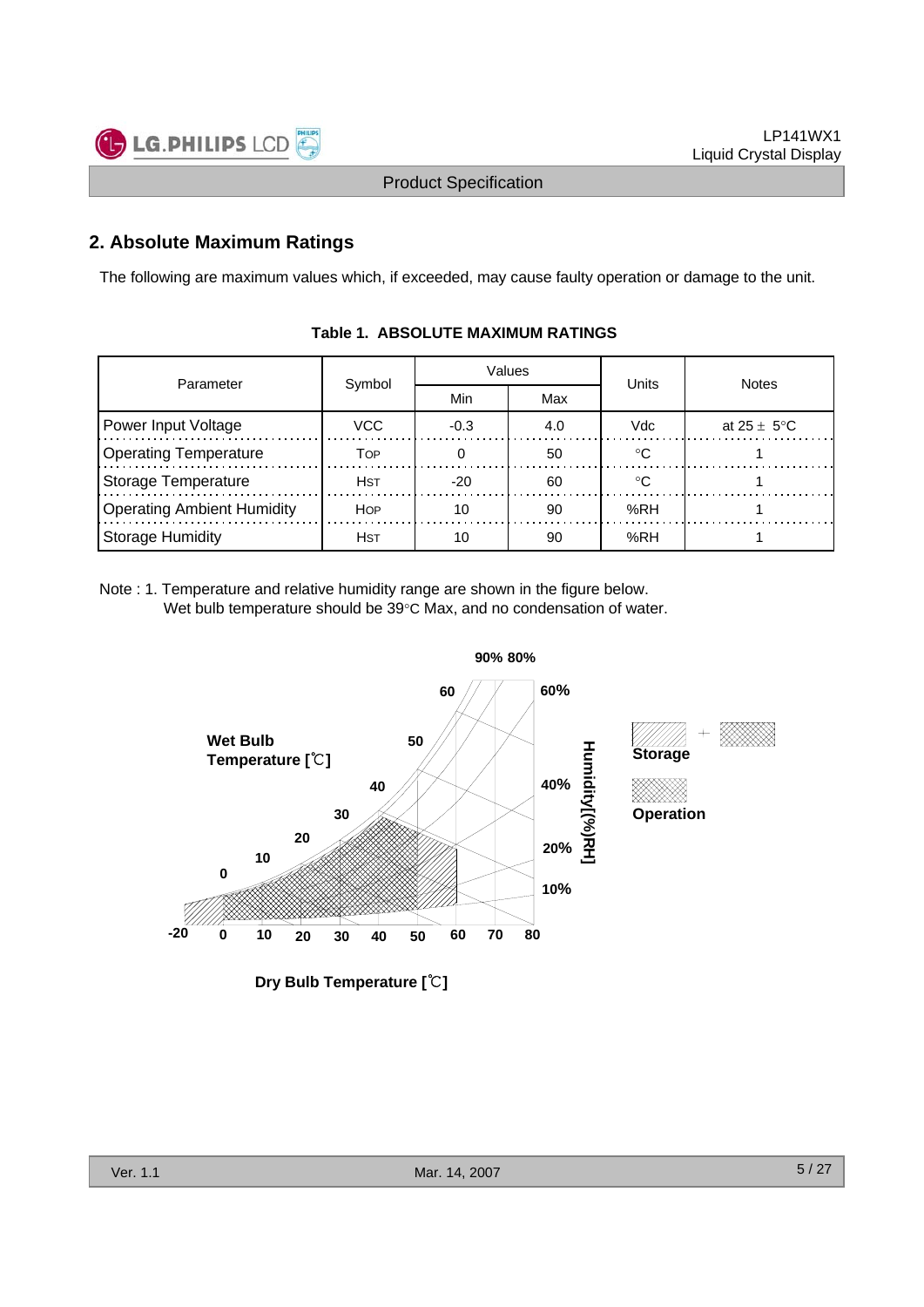

## **3. Electrical Specifications**

## **3-1. Electrical Characteristics**

The LP141WX1 requires two power inputs. One is employed to power the LCD electronics and to drive the TFT array and liquid crystal. The second input which powers the CCFL, is typically generated by an inverter. The inverter is an external unit to the LCD.

| Parameter                                                                    | Symbol         | Min    | Typ  | Max          | Unit                          | <b>Notes</b>  |  |
|------------------------------------------------------------------------------|----------------|--------|------|--------------|-------------------------------|---------------|--|
| MODULE:                                                                      |                |        |      |              |                               |               |  |
| Power Supply Input Voltage                                                   | <b>VCC</b>     | 3.0    | 3.3  | 3.6          | $V_{DC}$                      |               |  |
| Power Supply Input Current                                                   | $I_{\rm CC}$   |        | 400  | 460          | mA                            |               |  |
| Power Consumption                                                            | P <sub>C</sub> |        | 1.32 | 1.52         | Watt                          |               |  |
| Differential Impedance                                                       | Zm             | 90     | 100  | 110          | Ohm                           | $\mathcal{P}$ |  |
| LAMP:                                                                        |                |        |      |              |                               |               |  |
| <b>Operating Voltage</b>                                                     | $V_{BL}$       | 640    | 655  | 880          | V <sub>RMS</sub>              | 3             |  |
| <b>Operating Current</b>                                                     | $I_{BL}$       | 2.0    | 6.3  | 7.0          | $mA_{RMS}$                    | 4             |  |
| <b>Power Consumption</b>                                                     | $P_{BL}$       |        | 4.1  | 4.5          | W                             | 9             |  |
| <b>Operating Frequency</b>                                                   | $f_{BL}$       | 50     | 65   | 80           | kHz                           | 7             |  |
| Discharge Stabilization Time                                                 | Ts             |        |      | 180          | Sec                           | 5             |  |
| Life Time                                                                    |                | 15,000 |      |              | <b>Hrs</b>                    | 6             |  |
| <b>Established Starting Voltage</b><br>at 25 $\degree$ C<br>at 0 $\degree$ C | Vs             |        |      | 1180<br>1415 | $V_{RMS}$<br>V <sub>RMS</sub> | 8             |  |

#### **Table 2. ELECTRICAL CHARACTERISTICS**

Note)

- 1. The specified current and power consumption are under the Vcc =  $3.3V$ ,  $25^{\circ}$ , fv = 60Hz condition whereas full black pattern is displayed and fv is the frame frequency.
- 2. This impedance value is needed to proper display and measured form LVDS Tx to the mating connector.
- 3. The variance of the voltage is  $\pm$  5%.
- 4. The typical operating current is for the typical surface luminance  $(L_{WH})$  in optical characteristics.
- 5. Define the brightness of the lamp after being lighted for 5 minutes as 100%, Ts is the time required for the brightness of the center of the lamp to be not less than 95%.
- 6. The life time is determined as the time at which brightness of lamp is 50% compare to that of initial value at the typical lamp current.
- 7. The output of the inverter must have symmetrical(negative and positive) voltage waveform and symmetrical current waveform.(Asymmetrical ratio is less than 10%) Please do not use the inverter which has asymmetrical voltage and asymmetrical current and spike wave. Lamp frequency may produce interface with horizontal synchronous frequency and as a result this may cause beat on the display. Therefore lamp frequency shall be as away possible from the horizontal synchronous frequency and from its harmonics in order to prevent interference.
- 8. The voltage above VS should be applied to the lamps for more than 1 second for start-up. Otherwise, the lamps may not be turned on. The used lamp current is the lamp typical current.
- 9. The lamp power consumption shown above does not include loss of external inverter.
- The applied lamp current is a typical one.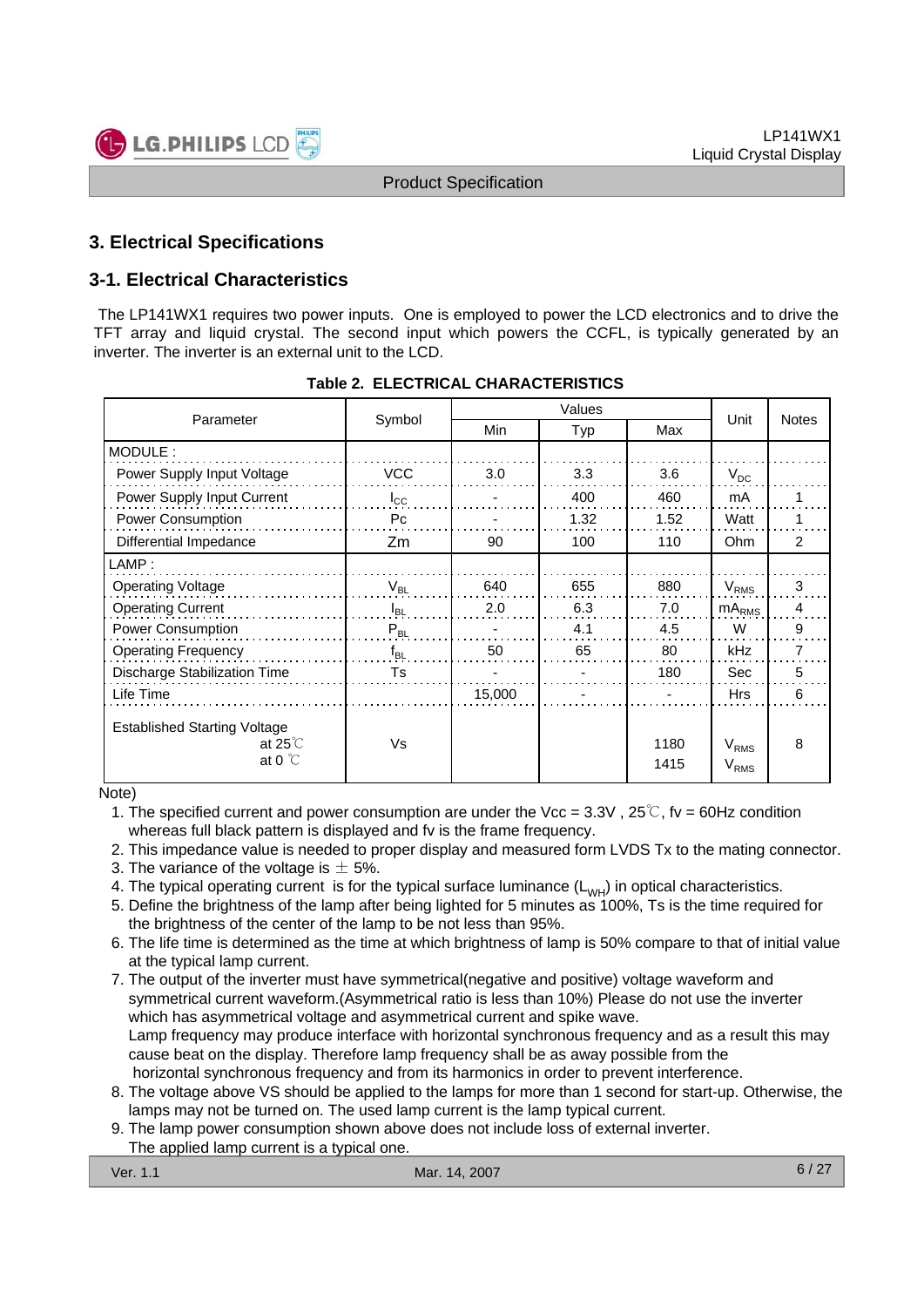

- Note)
	- 9. Requirements for a system inverter design, which is intended to have a better display performance, a better power efficiency and a more reliable lamp, are following.
		- It shall help increase the lamp lifetime and reduce leakage current.
			- a. The asymmetry rate of the inverter waveform should be less than 10%.
			- b. The distortion rate of the waveform should be within  $\sqrt{2} \pm 10\%$ .
				- \* Inverter output waveform had better be more similar to ideal sine wave.



※ Do not attach a conducting tape to lamp connecting wire. If the lamp wire attach to a conducting tape, TFT-LCD Module has a low luminance and the inverter has abnormal action. Because leakage current is occurred between lamp wire and conducting tape.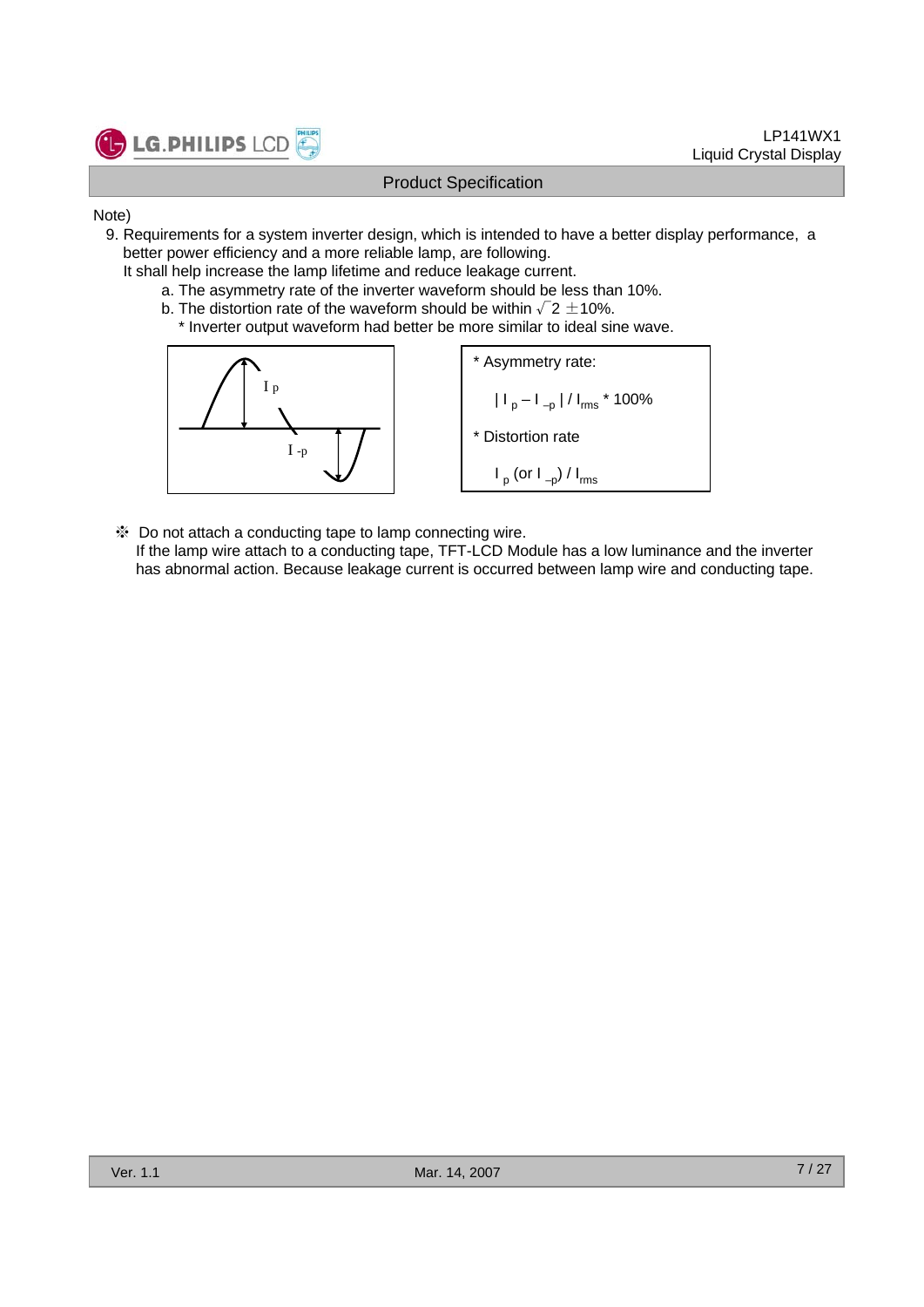

## **3-2. Interface Connections**

This LCD employs two interface connections, a 30 pin connector is used for the module electronics interface and the other connector is used for the integral backlight system. The electronics interface connector is a model FI-XB30SRL-HF11 manufactured by JAE.

| Pin | Symbol         | Description                            | <b>Notes</b>                                                    |
|-----|----------------|----------------------------------------|-----------------------------------------------------------------|
| 1   | <b>GND</b>     | Ground                                 |                                                                 |
| 2   | <b>VCC</b>     | Power Supply, 3.3V Typ.                | 1, Interface chips<br>1.1 LCD: THINE (LCD Controller)           |
| 3   | <b>VCC</b>     | Power Supply, 3.3V Typ.                | including LVDS Receiver                                         |
| 4   | V EEDID        | DDC 3.3V power                         | (LVDSRX SPI UMOD)                                               |
| 5   | NС             | Reserved for supplier test point       | 1.2 System : it must include international                      |
| 6   | C1k EEDID      | DDC Clock                              | standard LVDS Transmitter.<br>* Pin to Pin compatible with LVDS |
| 7   | DATA EEDID     | DDC Data                               |                                                                 |
| 8   | $R_{IN}$ 0-    | Negative LVDS differential data input  | 2. Connector                                                    |
| 9   | $R_{IN}$ 0+    | Positive LVDS differential data input  | 2.1 LCD: FI-XB30SRL-HF11, JAE or                                |
| 10  | GND            | Ground                                 | its compatibles<br>2.2 Mating: FI-X30M or equivalent.           |
| 11  | $R_{IN}$ 1-    | Negative LVDS differential data input  | 2.3 Connector pin arrangement                                   |
| 12  | $R_{IN}$ 1+    | Positive LVDS differential data input  | 30                                                              |
| 13  | GND            | Ground                                 |                                                                 |
| 14  | $R_{IN}$ 2-    | Negative LVDS differential data input  |                                                                 |
| 15  | $R_{IN}$ 2+    | Positive LVDS differential data input  |                                                                 |
| 16  | GND            | Ground                                 | [LCD Module Rear View]                                          |
| 17  | CLKIN-         | Negative LVDS differential clock input |                                                                 |
| 18  | CLKIN+         | Positive LVDS differential clock input |                                                                 |
| 19  | GND            | Ground                                 |                                                                 |
| 20  | NC             | No Connect                             |                                                                 |
| 21  | NC.            | No Connect                             |                                                                 |
| 22  | N <sub>C</sub> | No Connect                             |                                                                 |
| 23  | NС             | No Connect                             |                                                                 |
| 24  | NC             | No Connect                             |                                                                 |
| 25  | NC             | No Connect                             |                                                                 |
| 26  | NС             | No Connect                             |                                                                 |
| 27  | N <sub>C</sub> | No Connect                             |                                                                 |
| 28  | NС             | No Connect                             |                                                                 |
| 29  | NС             | No Connect                             |                                                                 |
| 30  | NC.            | No Connect                             |                                                                 |

#### **Table 3. MODULE CONNECTOR PIN CONFIGURATION (CN1)**

The backlight interface connector is a model BHSR-02VS-1, manufactured by JST or Compatible. The mating connector part number is SM02B-BHSS-1 or equivalent.

#### **Table 5. BACKLIGHT CONNECTOR PIN CONFIGURATION (J3)**

| <b>Pin</b> | Svmbol | Description                               | Notes |
|------------|--------|-------------------------------------------|-------|
|            | H٧     | Power supply for lamp (High voltage side) |       |
|            | L٧     | Power supply for lamp (Low voltage side)  |       |

Notes : 1. The high voltage side terminal is colored Pink and the low voltage side terminal is Blue.

| Ver. 1.1 | Mar. 14, 2007 | $-27$<br>8. |
|----------|---------------|-------------|
|          |               |             |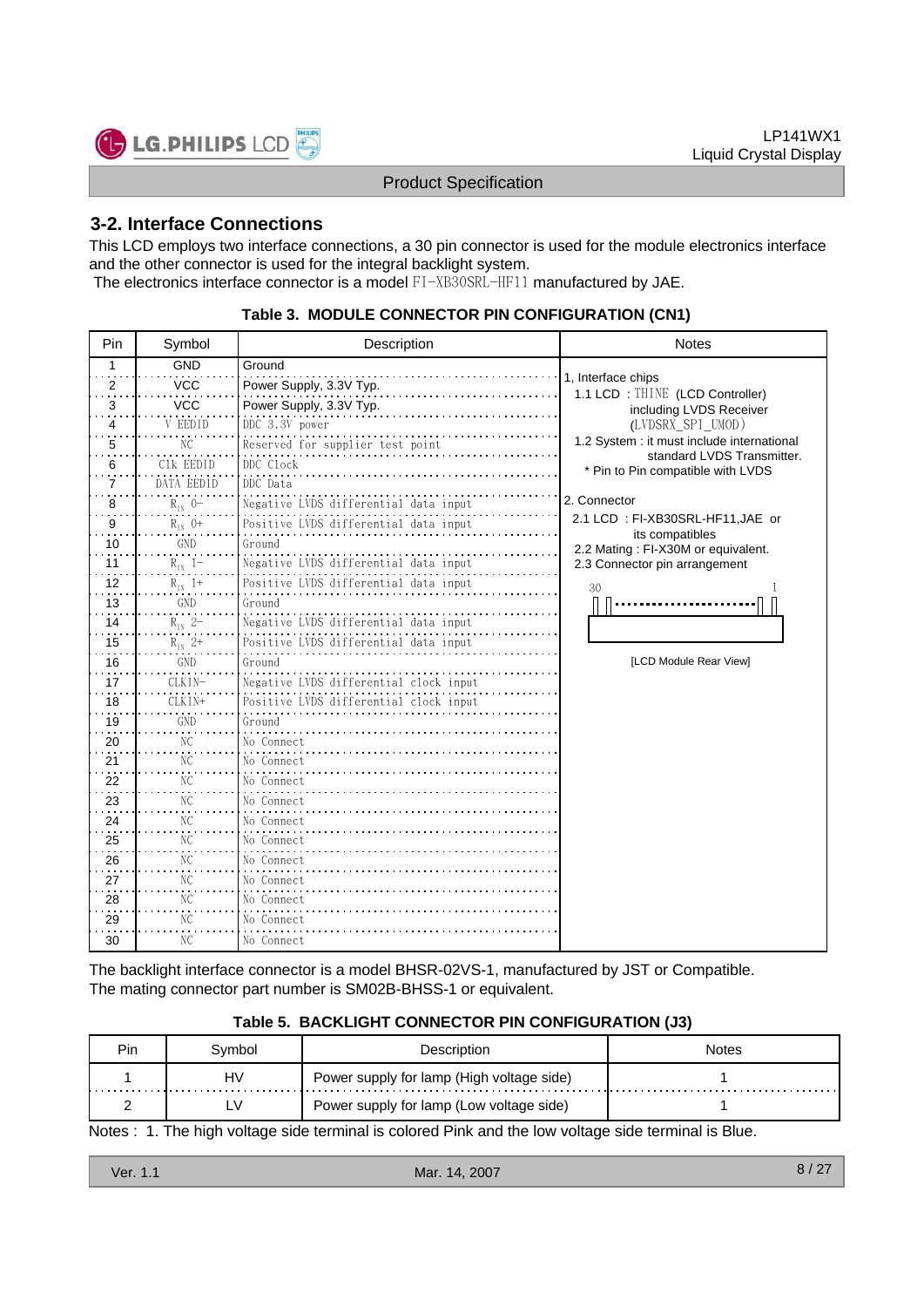

## **3-3. Signal Timing Specifications**

This is the signal timing required at the input of the User connector. All of the interface signal timing should be satisfied with the following specifications and specifications of LVDS Tx/Rx for its proper operation.

| <b>ITEM</b> | Symbol                 |                                               | Min  | <b>Typ</b> | Max  | Unit       | <b>Note</b> |
|-------------|------------------------|-----------------------------------------------|------|------------|------|------------|-------------|
| <b>DCLK</b> | Frequency              | $f_{CLK}$                                     | 64.0 | 71.4       | 75.7 | <b>MHz</b> |             |
|             | Period                 | Thp                                           | 1320 | 1445       | 1500 |            |             |
| Hsync       | Width                  | $t_{WH}$                                      | 10   | 32         | 40   | tCLK       |             |
|             | Width-Active           | $\tau_{\text{WHA}}$                           | 1280 | 1280       | 1280 |            |             |
| Vsync       | Period                 | $t_{VP}$                                      | 808  | 823        | 841  |            |             |
|             | Width                  | $t_{\rm WV}$                                  | 2    | 6          | 8    | tHP        |             |
|             | Width-Active           | $\rm{t_{WVA}}$                                | 800  | 800        | 800  |            |             |
|             | Horizontal back porch  | $\mathsf{t}_{\mathsf{H}\mathsf{B}\mathsf{P}}$ | 20   | 85         | 118  |            |             |
| Data        | Horizontal front porch | $t_{\sf HFP}$                                 | 10   | 48         | 62   | tCLK       |             |
| Enable      | Vertical back porch    | $t_{\sf VBP}$                                 | 5    | 14         | 28   | tHP        |             |
|             | Vertical front porch   | $t_{\rm VFP}$                                 | 1    | 3          | 5    |            |             |

#### **Table 6. TIMING TABLE**

## **3-4. Signal Timing Waveforms** Condition : VCC =3.3V

High: 0.7VCC Data Enable, Hsync, Vsync Low: 0.3VCC **t**clk  $DCLK$   $\leftarrow$   $\leftarrow$  0.5 Vcc t HP Hsync t WH  $t_{\sf HRP}$  twist  $\langle t \rangle$  twist twist the  $\langle t \rangle$ tWHA HBP HFP Data Enable t VP t WV  $\left\langle\!\!\left\langle \right\rangle\!\!\right\rangle$ Vsync t VFP tWVA t VBP Data Enable 9 / 27 Ver. 1.1 Mar. 14, 2007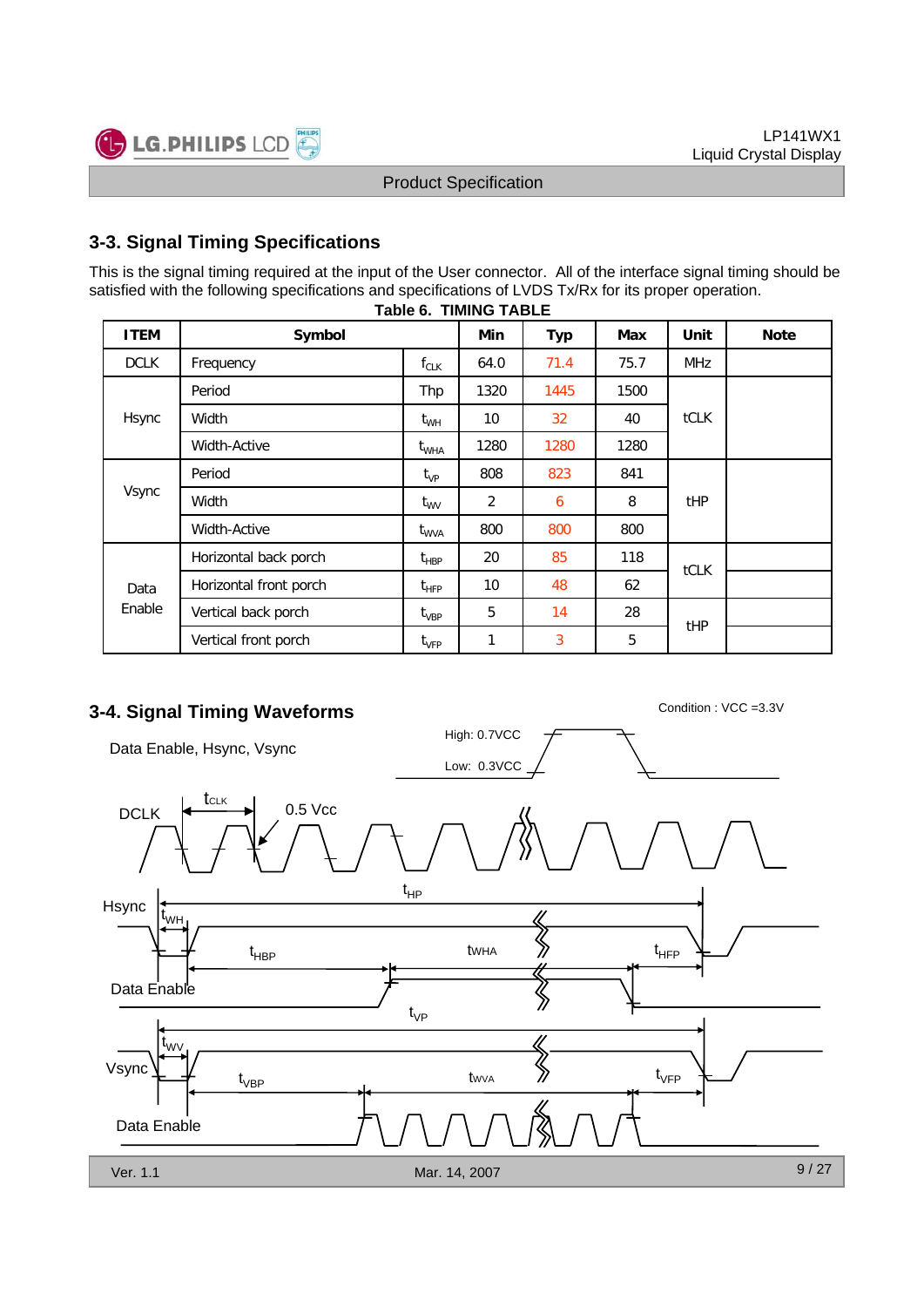

## **3-5. Color Input Data Reference**

The brightness of each primary color (red,green and blue) is based on the 6-bit gray scale data input for the color ; the higher the binary input, the brighter the color. The table below provides a reference for color versus data input.

|              |                   |              |              | Input Color Data |                |              |                |                |              |                |                |             |                |                |           |             |             |              |             |
|--------------|-------------------|--------------|--------------|------------------|----------------|--------------|----------------|----------------|--------------|----------------|----------------|-------------|----------------|----------------|-----------|-------------|-------------|--------------|-------------|
|              | Color             | <b>RED</b>   |              |                  |                |              |                | <b>GREEN</b>   |              |                |                | <b>BLUE</b> |                |                |           |             |             |              |             |
|              |                   | <b>MSB</b>   |              |                  |                |              | LSB MSB        |                |              |                |                |             |                | LSB MSB        |           |             |             |              | <b>LSB</b>  |
|              |                   | <b>R5</b>    | <b>R4</b>    | R <sub>3</sub>   | R <sub>2</sub> | <b>R1</b>    | R <sub>0</sub> | G <sub>5</sub> | G 4          | G <sub>3</sub> | G <sub>2</sub> | G 1         | G <sub>0</sub> | <b>B</b> 5     | <b>B4</b> | <b>B3</b>   | <b>B2</b>   | <b>B</b> 1   | <b>B</b> 0  |
|              | <b>Black</b>      | 0            | $\pmb{0}$    | $\mathbf 0$      | 0              | $\pmb{0}$    | 0              | 0              | 0            | $\mathbf 0$    | 0              | $\mathbf 0$ | 0              | $\pmb{0}$      | 0         | $\mathbf 0$ | 0           | $\pmb{0}$    | $\Omega$    |
|              | Red               | 1            | 1            | 1                | 1              | 1            | $\mathbf{1}$   | $\mathbf 0$    | 0            | 0              | 0              | 0           | 0              | $\mathbf 0$    | 0         | 0           | 0           | 0            | 0           |
|              | Green             | 0            | 0            | 0                | 0              | 0            | 0              | $\mathbf{1}$   | 1            | 1              | 1              | 1           | 1              | $\Omega$       | 0         | 0           | 0           | $\mathbf 0$  | n           |
| Basic        | Blue              | 0            | $\pmb{0}$    | 0                | 0              | 0            | $\overline{0}$ | $\mathbf 0$    | 0            | 0              | 0              | 0           | 0              | $\mathbf{1}$   | 1         | 1           | 1           | 1            |             |
| Color        | Cyan              | 0            | $\mathbf 0$  | 0                | 0              | $\mathbf 0$  | 0              | 1              | $\mathbf{1}$ | 1              | $\mathbf{1}$   | 1           | 1              | 1              | 1         | 1           | 1           | $\mathbf{1}$ |             |
|              | Magenta           | 1            | 1            | 1                | 1              | 1            | $\mathbf{1}$   | $\Omega$       | 0            | $\mathbf 0$    | 0              | 0           | $\Omega$       | 1              | 1         | 1           | 1           | 1            |             |
|              | Yellow            | 1            | $\mathbf{1}$ | $\mathbf{1}$     | 1              | 1            | 1 <sup>1</sup> | $\mathbf{1}$   | $\mathbf{1}$ | $\mathbf{1}$   | $\mathbf{1}$   | 1           | 1              | $\mathbf 0$    | 0         | 0           | 0           | 0            | 0           |
|              | White             | 1            | $\mathbf{1}$ | 1                | 1              | $\mathbf{1}$ | 1 <sup>1</sup> | $\mathbf{1}$   | $\mathbf{1}$ | 1              | 1              | 1           |                | 1   1          | 1         | 1           | 1           | $\mathbf{1}$ | 1           |
|              | RED (00)          | $\mathbf 0$  | $\mathsf 0$  | $\pmb{0}$        | 0              | $\pmb{0}$    | $\overline{0}$ | $\pmb{0}$      | $\mathbf 0$  | $\mathbf 0$    | 0              | 0           |                | 0 0            | 0         | $\mathbf 0$ | 0           | 0            | 0           |
|              | RED (01)          | 0            | $\mathbf 0$  | $\mathbf 0$      | 0              | $\mathbf 0$  | $\mathbf{1}$   | $\mathbf 0$    | 0            | $\mathbf 0$    | 0              | $\mathbf 0$ | $\overline{0}$ | $\Omega$       | 0         | $\mathbf 0$ | 0           | $\mathbf 0$  | $\Omega$    |
| <b>RED</b>   |                   |              |              |                  |                |              |                |                |              |                |                |             |                |                |           |             |             |              |             |
|              | <b>RED (62)</b>   | 1            | 1            | 1                |                | 1            | 0              | 0              | 0            | 0              | 0              | 0           | 0              | $\mathbf 0$    | 0         | 0           | 0           | 0            | $\Omega$    |
|              | RED (63)          | $\mathbf{1}$ | $\mathbf{1}$ | 1                | 1              | $\mathbf{1}$ | 1 <sup>1</sup> | $\mathbf 0$    | $\mathbf 0$  | $\mathbf 0$    | 0              | $\mathbf 0$ |                | 010            | 0         | $\mathbf 0$ | $\Omega$    | $\mathbf 0$  | $\Omega$    |
|              | <b>GREEN (00)</b> | 0            | $\mathsf 0$  | $\pmb{0}$        | 0              | $\pmb{0}$    | $\overline{0}$ | 0              | $\mathbf 0$  | $\pmb{0}$      | $\pmb{0}$      | 0           |                | 0 0            | 0         | 0           | 0           | 0            | 0           |
|              | <b>GREEN (01)</b> | 0            | $\pmb{0}$    | $\mathbf 0$      | 0              | $\mathbf 0$  | 0              | $\mathbf 0$    | 0            | $\mathbf 0$    | 0              | $\mathbf 0$ | 1              | $\mathbf 0$    | 0         | 0           | 0           | $\mathbf 0$  | $\Omega$    |
| <b>GREEN</b> |                   |              |              |                  |                |              |                |                |              |                |                |             |                |                |           |             |             |              |             |
|              | <b>GREEN (62)</b> | 0            | 0            | 0                | 0              | $\mathbf 0$  | 0              | $\mathbf{1}$   | 1            | 1              | 1              | 1           | 0              | 0              | $\pmb{0}$ | 0           | 0           | 0            | $\mathbf 0$ |
|              | <b>GREEN (63)</b> | 0            | $\mathbf 0$  | $\mathbf 0$      | 0              | $\mathbf 0$  | $\overline{0}$ | $\mathbf{1}$   | $\mathbf{1}$ | $\mathbf{1}$   | $\mathbf{1}$   | 1           | 1              | $\mathbf 0$    | 0         | 0           | 0           | $\mathbf 0$  | 0           |
|              | <b>BLUE (00)</b>  | 0            | $\mathsf 0$  | $\mathbf 0$      | 0              | $\pmb{0}$    | $\overline{0}$ | l o            | $\mathbf 0$  | $\mathbf 0$    | $\pmb{0}$      | $\mathbf 0$ | $\circ$        | $\overline{0}$ | 0         | $\mathbf 0$ | $\mathbf 0$ | $\mathbf 0$  | $\Omega$    |
|              | <b>BLUE (01)</b>  | $\mathbf 0$  | $\mathbf 0$  | $\mathbf 0$      | 0              | $\mathbf 0$  | 0              | $\Omega$       | 0            | $\mathbf 0$    | 0              | $\mathbf 0$ | $\Omega$       | $\Omega$       | 0         | $\mathbf 0$ | $\mathbf 0$ | $\mathbf 0$  | 1           |
| <b>BLUE</b>  |                   |              |              |                  |                |              |                |                |              |                |                |             |                |                |           |             |             |              |             |
|              | <b>BLUE (62)</b>  | 0            | 0            | 0                | 0              | $\mathbf 0$  | $\overline{0}$ | $\overline{0}$ | 0            | 0              | 0              | 0           |                | 011            | 1         | 1           |             | 1            | 0           |
|              | <b>BLUE (63)</b>  | 0            | 0            | 0                | 0              | $\mathbf 0$  | $\mathsf{O}$   | $\mathbf 0$    | 0            | 0              | 0              | 0           |                | 011            | 1         | 1           | 1           | 1            | 1           |
|              |                   |              |              |                  |                |              |                |                |              |                |                |             |                |                |           |             |             |              |             |

**Table 7. COLOR DATA REFERENCE**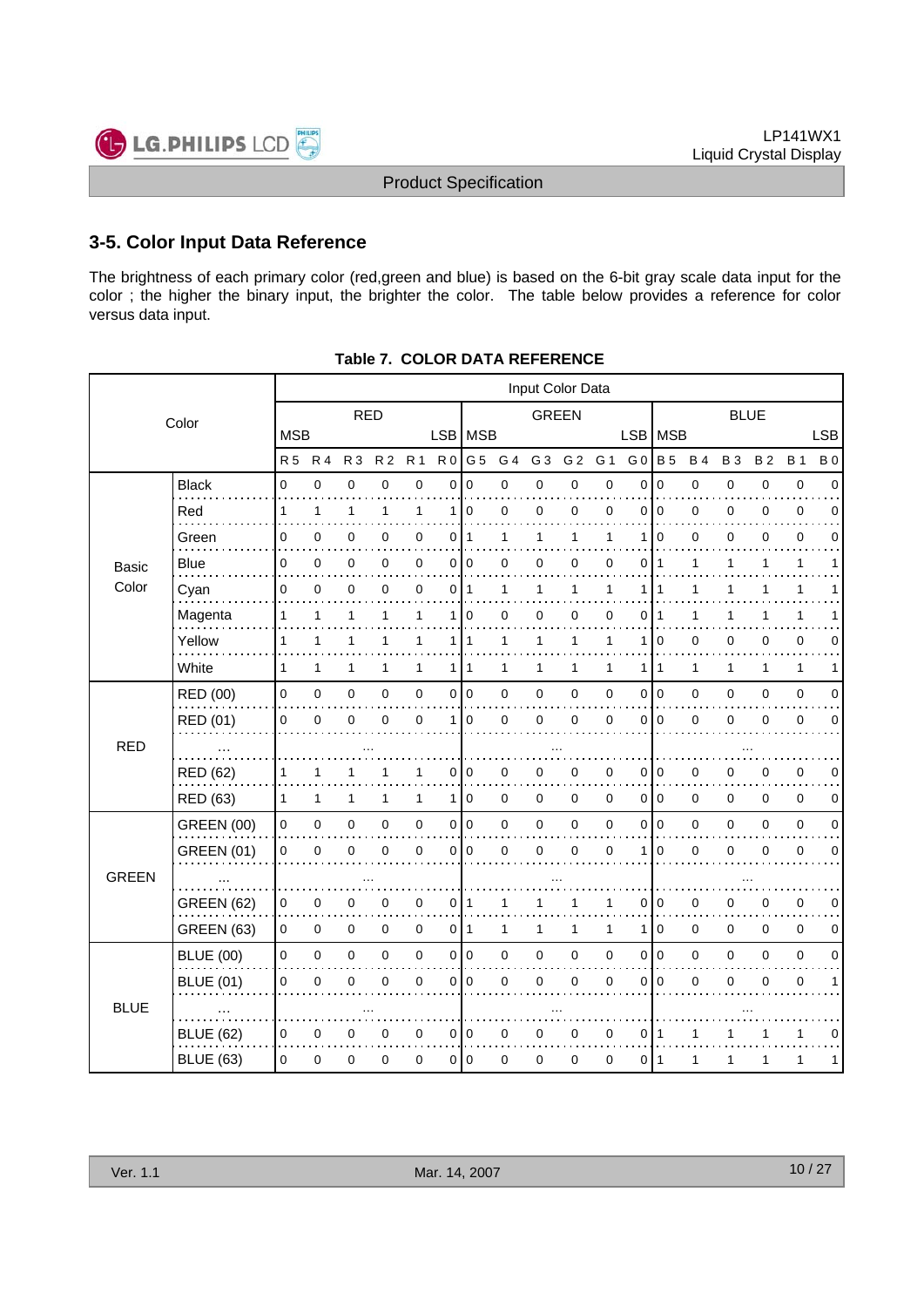

## **3-6. Power Sequence**



#### **Table 8. POWER SEQUENCE TABLE**

| Parameter      |          | Value        | Units |      |
|----------------|----------|--------------|-------|------|
|                | Min.     | Typ.<br>Max. |       |      |
| т,             |          |              | 10    | (ms) |
| T <sub>2</sub> | 0        |              | 50    | (ms) |
| $T_3$          | 200      |              | ۰     | (ms) |
| T <sub>4</sub> | 200      |              |       | (ms) |
| $T_5$          | $\Omega$ |              | 50    | (ms) |
| $\mathsf{T}_6$ |          |              | 10    | (ms) |
| T <sub>7</sub> | 400      |              |       | (ms) |

#### Note)

1. Please avoid floating state of interface signal at invalid period.

2. When the interface signal is invalid, be sure to pull down the power supply for LCD VCC to 0V.

3. Lamp power must be turn on after power supply for LCD and interface signal are valid.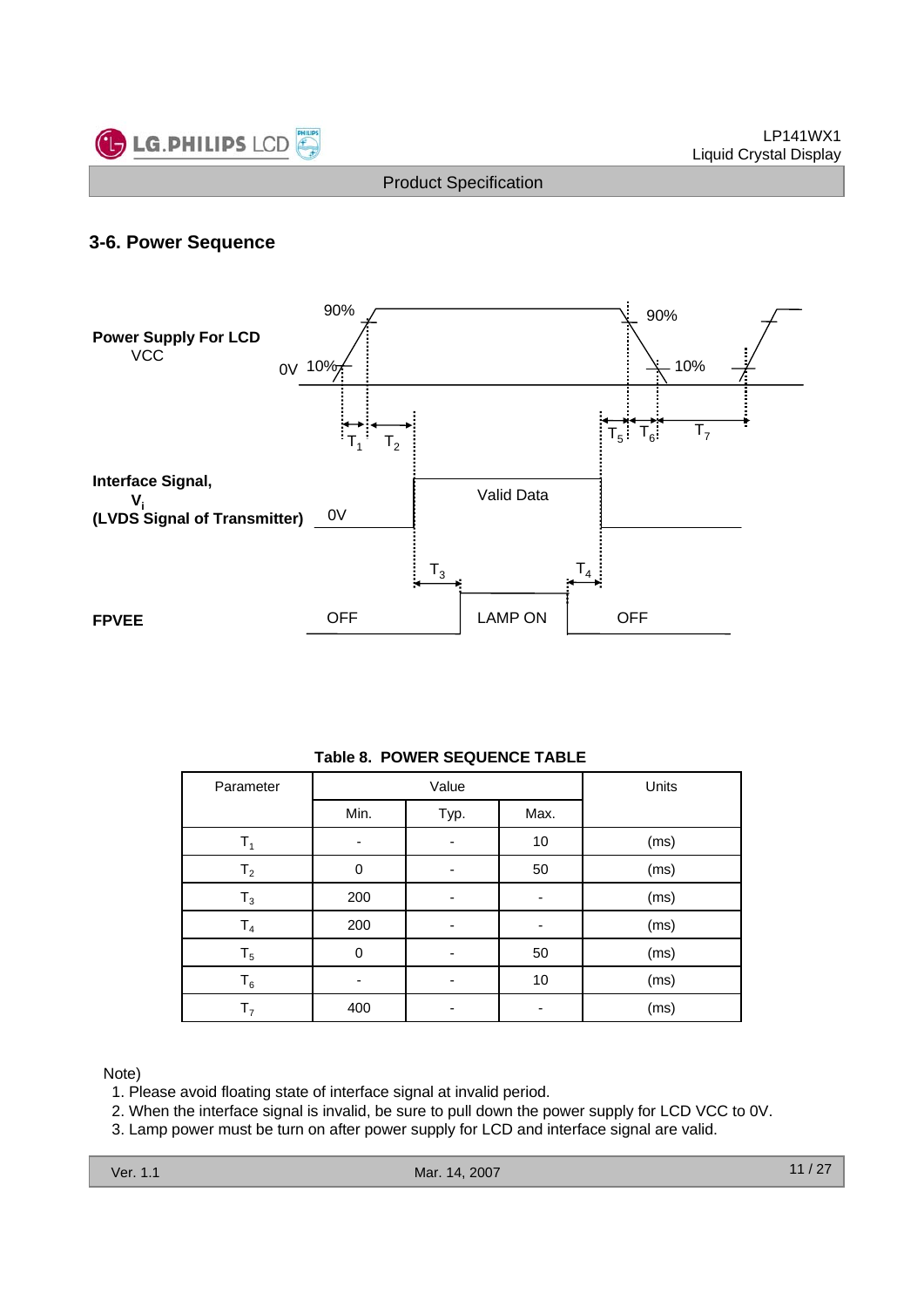

## **4. Optical Specification**

Optical characteristics are determined after the unit has been 'ON' and stable for approximately 30 minutes in a dark environment at 25°C. The values specified are at an approximate distance 50cm from the LCD surface at a viewing angle of Φ and Θ equal to 0°.

FIG. 1 presents additional information concerning the measurement equipment and method.



## **FIG. 1 Optical Characteristic Measurement Equipment and Method**

| Parameter                          |                |       | Values | <b>Units</b> | <b>Notes</b>      |   |
|------------------------------------|----------------|-------|--------|--------------|-------------------|---|
|                                    | Symbol         | Min   | Typ    | <b>MAx</b>   |                   |   |
| <b>Contrast Ratio</b>              | <b>CR</b>      | 300   |        |              |                   | 1 |
| Surface Luminance, white           | $L_{WH}$       | 200   |        |              | cd/m <sup>2</sup> | 2 |
| Luminance Variation                | $\delta$ white |       | 1.85   | 2.0          |                   | 3 |
| Response Time                      |                |       |        |              |                   | 4 |
| <b>Rise Time</b>                   | $Tr_R$         |       | 5.5    | 9            | ms                |   |
| Delay Time                         | $Tr_D$         |       | 10.5   | 16           | ms                |   |
| <b>Color Coordinates</b>           |                |       |        |              |                   |   |
| <b>RED</b>                         | <b>RX</b>      | 0.552 | 0.582  | 0.612        |                   |   |
|                                    | <b>RY</b>      | 0.314 | 0.344  | 0.374        |                   |   |
| <b>GREEN</b>                       | GX             | 0.296 | 0.326  | 0.356        |                   |   |
|                                    | GY             | 0.517 | 0.547  | 0.577        |                   |   |
| <b>BLUE</b>                        | BX             | 0.128 | 0.158  | 0.188        |                   |   |
|                                    | BY             | 0.107 | 0.137  | 0.167        |                   |   |
| <b>WHITE</b>                       | <b>WX</b>      | 0.283 | 0.313  | 0.343        |                   |   |
|                                    | <b>WY</b>      | 0.299 | 0.329  | 0.359        |                   |   |
| Viewing Angle                      |                |       |        |              |                   | 5 |
| x axis, right $(\Phi = 0^{\circ})$ | $\Theta$ r     | 40    |        |              | degree            |   |
| x axis, left ( $\Phi$ =180°)       | $\Theta$       | 40    |        |              | degree            |   |
| y axis, up ( $\Phi$ =90°)          | $\Theta$ u     | 15    |        |              | degree            |   |
| y axis, down ( $\Phi$ =270°)       | $\Theta$ d     | 35    |        |              | degree            |   |
| <b>Gray Scale</b>                  |                |       |        |              |                   | 6 |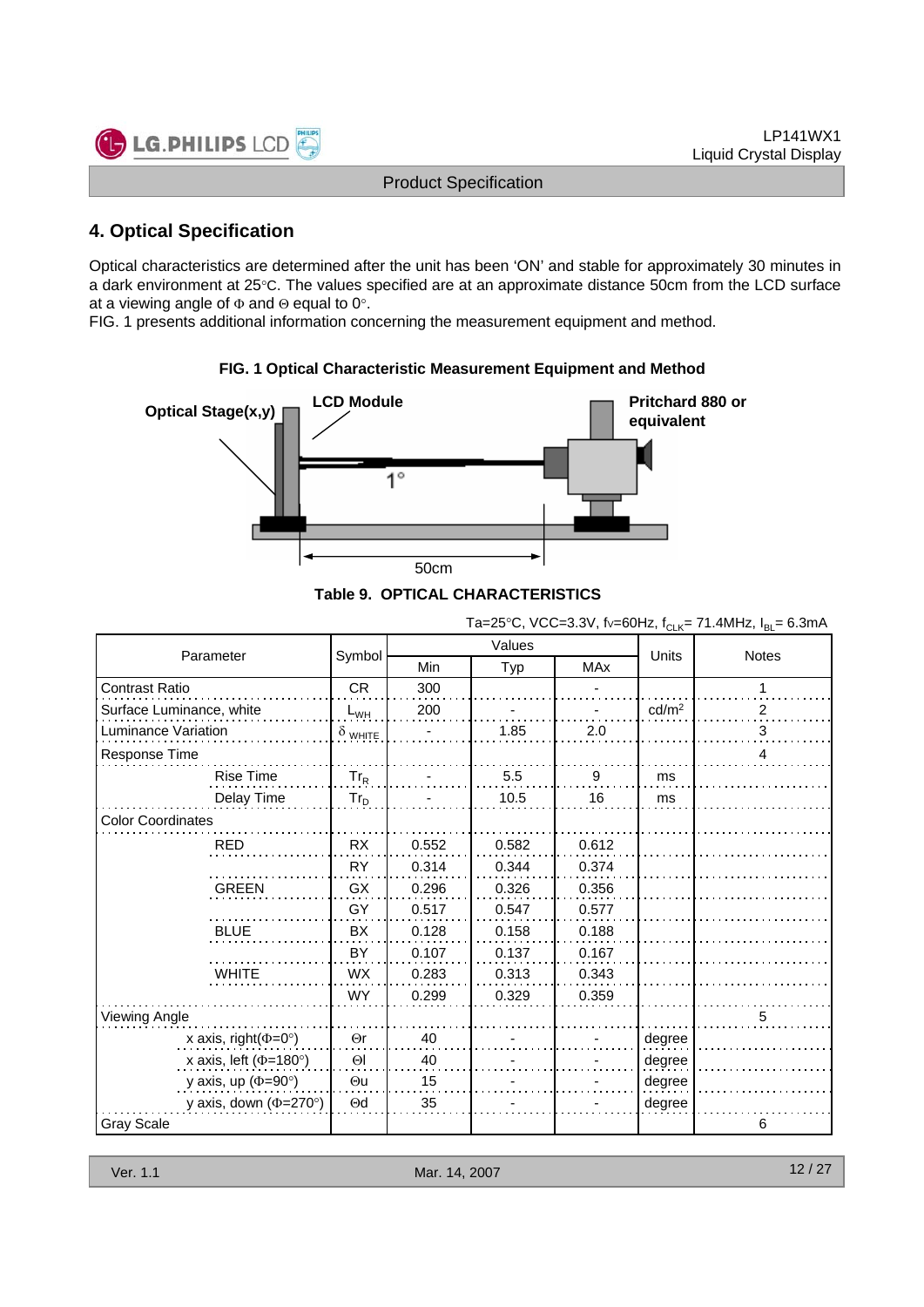

LP141WX1 Liquid Crystal Display

Note)

1. Contrast Ratio(CR) is defined mathematically as Surface Luminance with all white pixels

Contrast Ratio =

Surface Luminance with all black pixels

2. Surface luminance is the average of 5 point across the LCD surface 50cm from the surface with all pixels displaying white. For more information see FIG 1.

 $L_{WH}$  = Average( $L_1, L_2, \ldots L_5$ )

3. The variation in surface luminance, The panel total variation ( $\delta_{WHTE}$ ) is determined by measuring L<sub>N</sub> at each test position 1 through 13 and then defined as followed numerical formula. For more information see FIG 2.

 $Maximum(L_1, L_2, ... L_{13})$  $\delta$  white =  $-$ Minimum $(L_1, L_2, ... L_{13})$ 

- 4. Response time is the time required for the display to transition from white to black (rise time,  $Tr_B$ ) and from black to white(Decay Time,  $Tr_D$ ). For additional information see FIG 3.
- 5. Viewing angle is the angle at which the contrast ratio is greater than 10. The angles are determined for the horizontal or x axis and the vertical or y axis with respect to the z axis which is normal to the LCD surface. For more information see FIG 4.

| 6. Gray scale specification | * $f_v = 60$ Hz |
|-----------------------------|-----------------|
|-----------------------------|-----------------|

| <b>Gray Level</b> | Luminance [%] (Typ) |
|-------------------|---------------------|
| L0                | 0.26                |
| l 7               | 1.74                |
| L15               | 5.66                |
| L23               | 12.0                |
| L31               | - 20.4              |
| L39               | 35.5                |
| 147               | - 56.5              |
| L <sub>55</sub>   | 80.6                |
| l 63              | 100                 |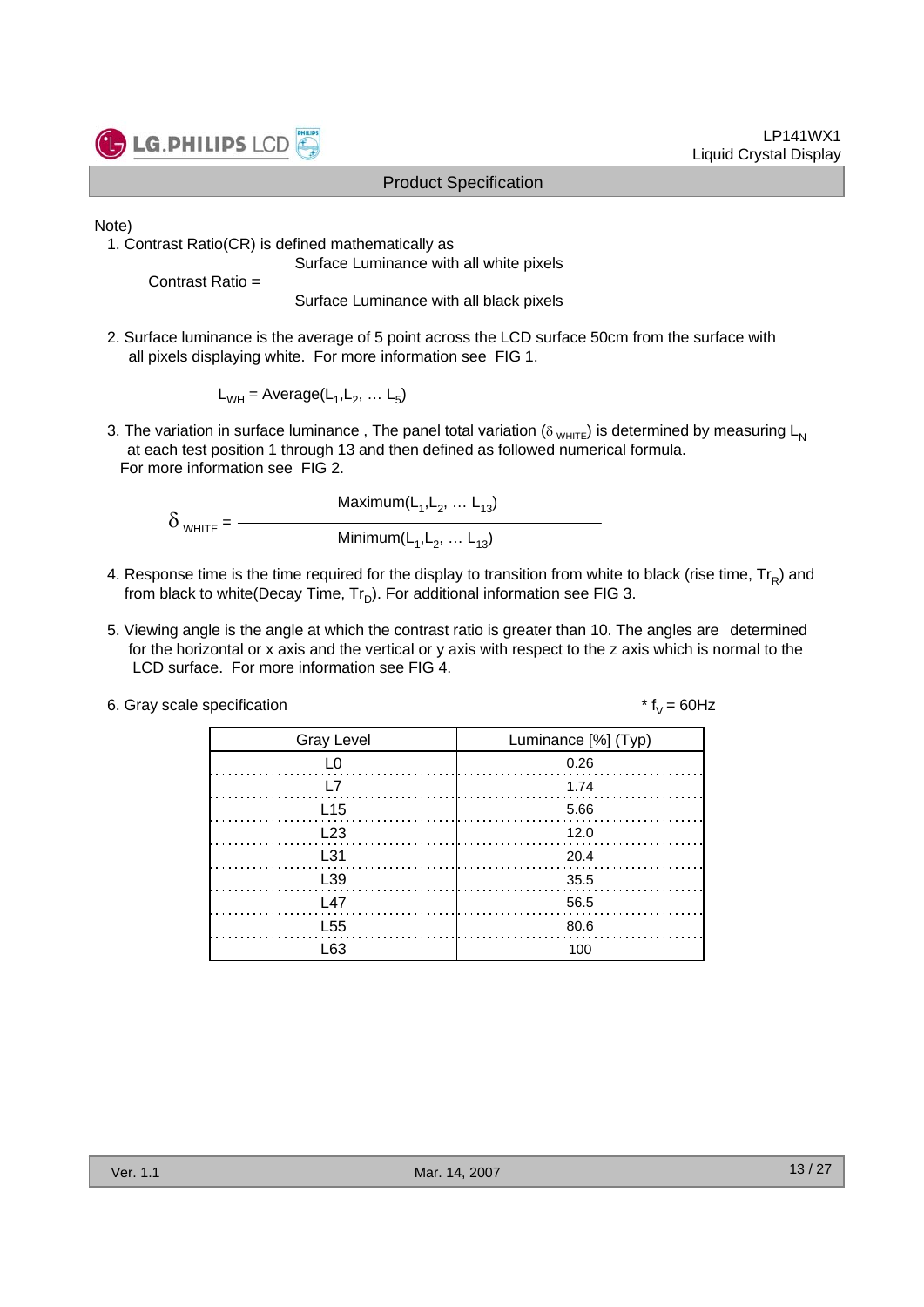

#### **FIG. 2 Luminance**

<measuring point for surface luminance & measuring point for luminance variation>





#### **FIG. 3 Response Time**

The response time is defined as the following figure and shall be measured by switching the input signal for "black" and "white".

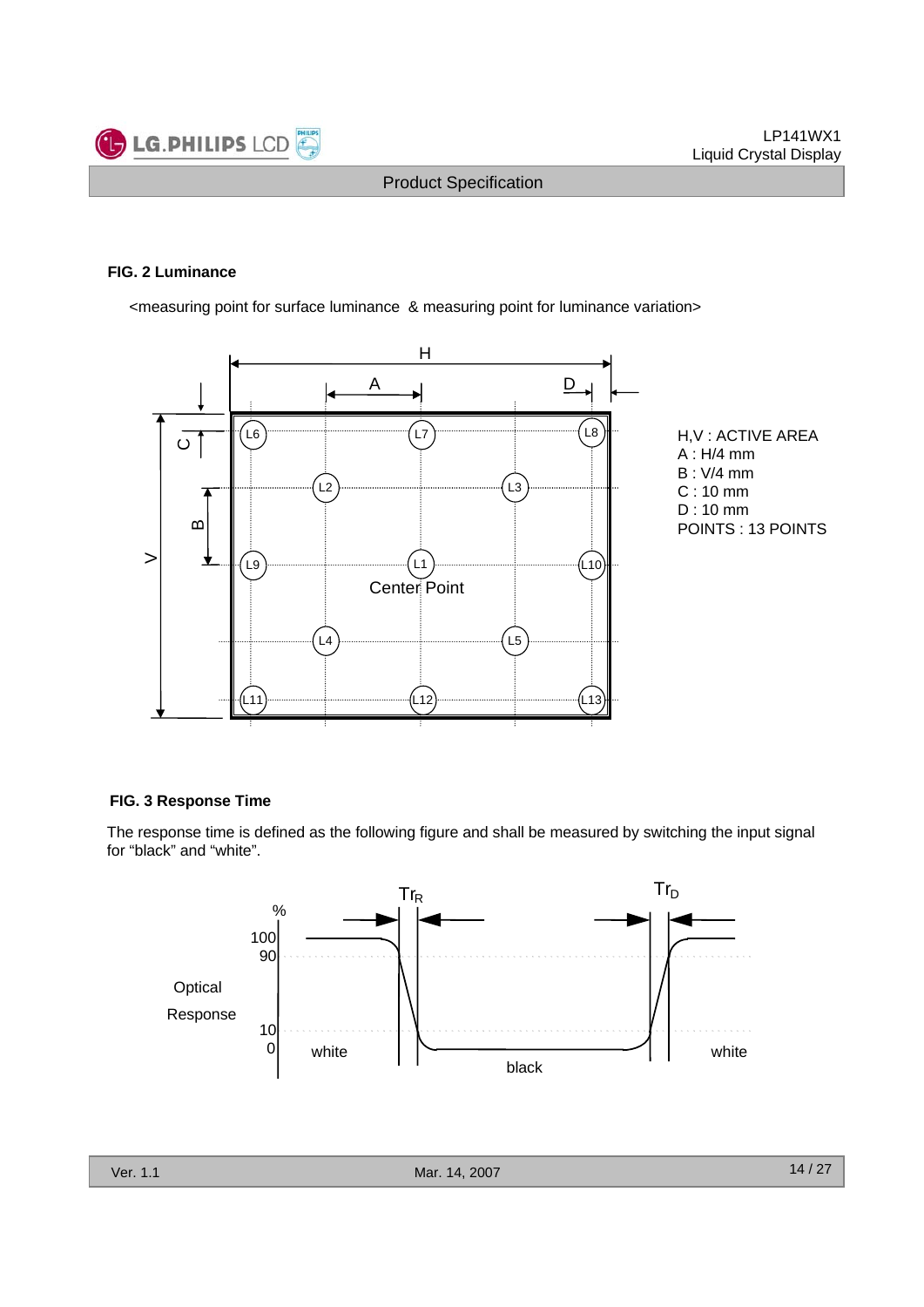

## **FIG. 4 Viewing angle**



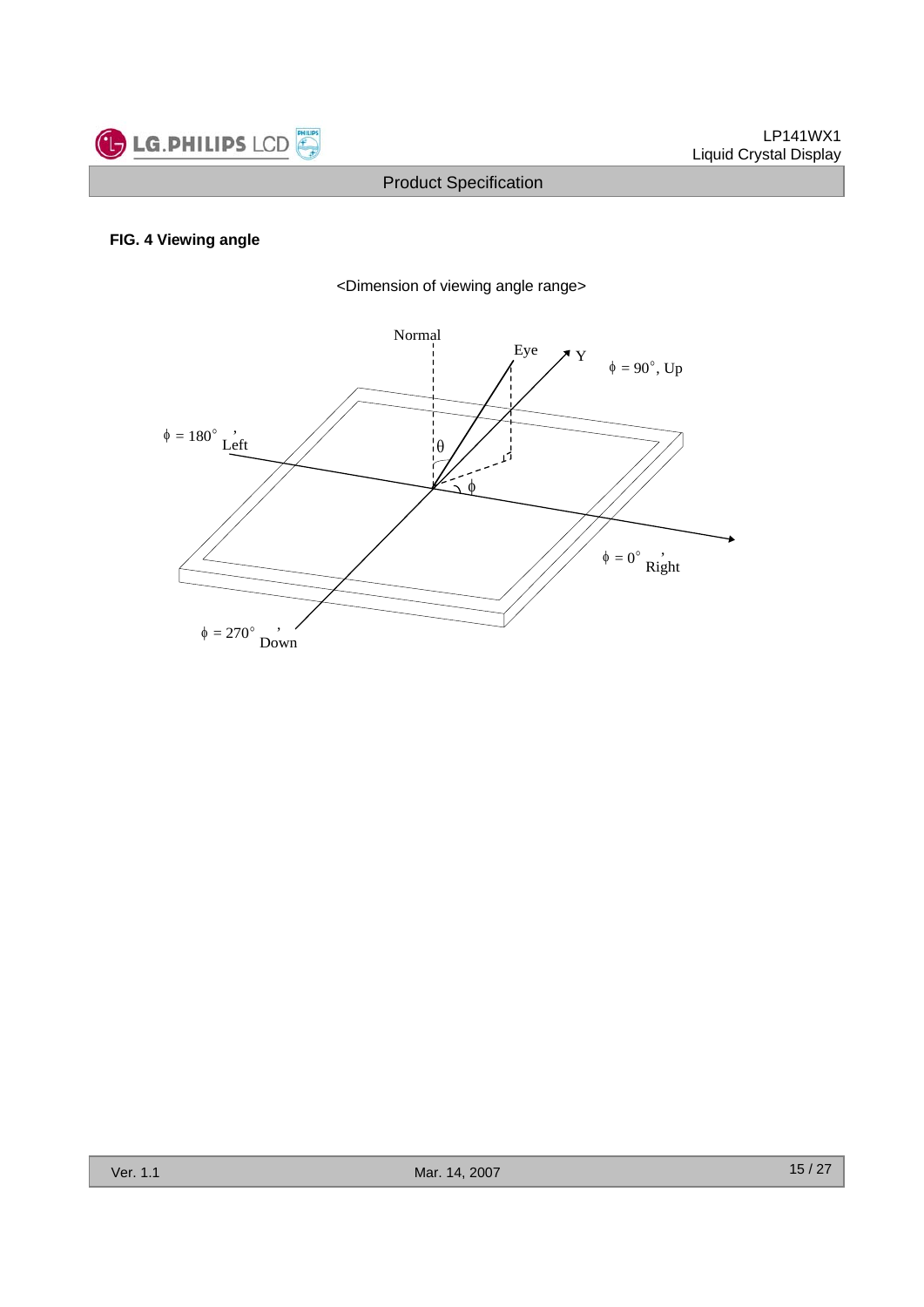

## **5. Mechanical Characteristics**

The contents provide general mechanical characteristics for the model LP141WX1. In addition the figures in the next page are detailed mechanical drawing of the LCD.

|                          | Horizontal                                             | $319.5 \pm 0.5$ mm  |  |  |  |
|--------------------------|--------------------------------------------------------|---------------------|--|--|--|
| <b>Outline Dimension</b> | Vertical                                               | $205.5 \pm 0.5$ mm  |  |  |  |
|                          | Depth                                                  | $5.5$ mm $(max)$    |  |  |  |
| Bezel Area               | Horizontal                                             | $306.76 \pm 0.5$ mm |  |  |  |
|                          | Vertical                                               | $193 \pm 0.5$ mm    |  |  |  |
|                          | Horizontal                                             | 303.74 mm           |  |  |  |
| Active Display Area      | Vertical                                               | 189.84 mm           |  |  |  |
| Weight                   | 415g (Typ.) 425g (Max.), W/O inverter and Down Bracket |                     |  |  |  |
| Surface Treatment        | Anti-glare treatment of the front polarizer            |                     |  |  |  |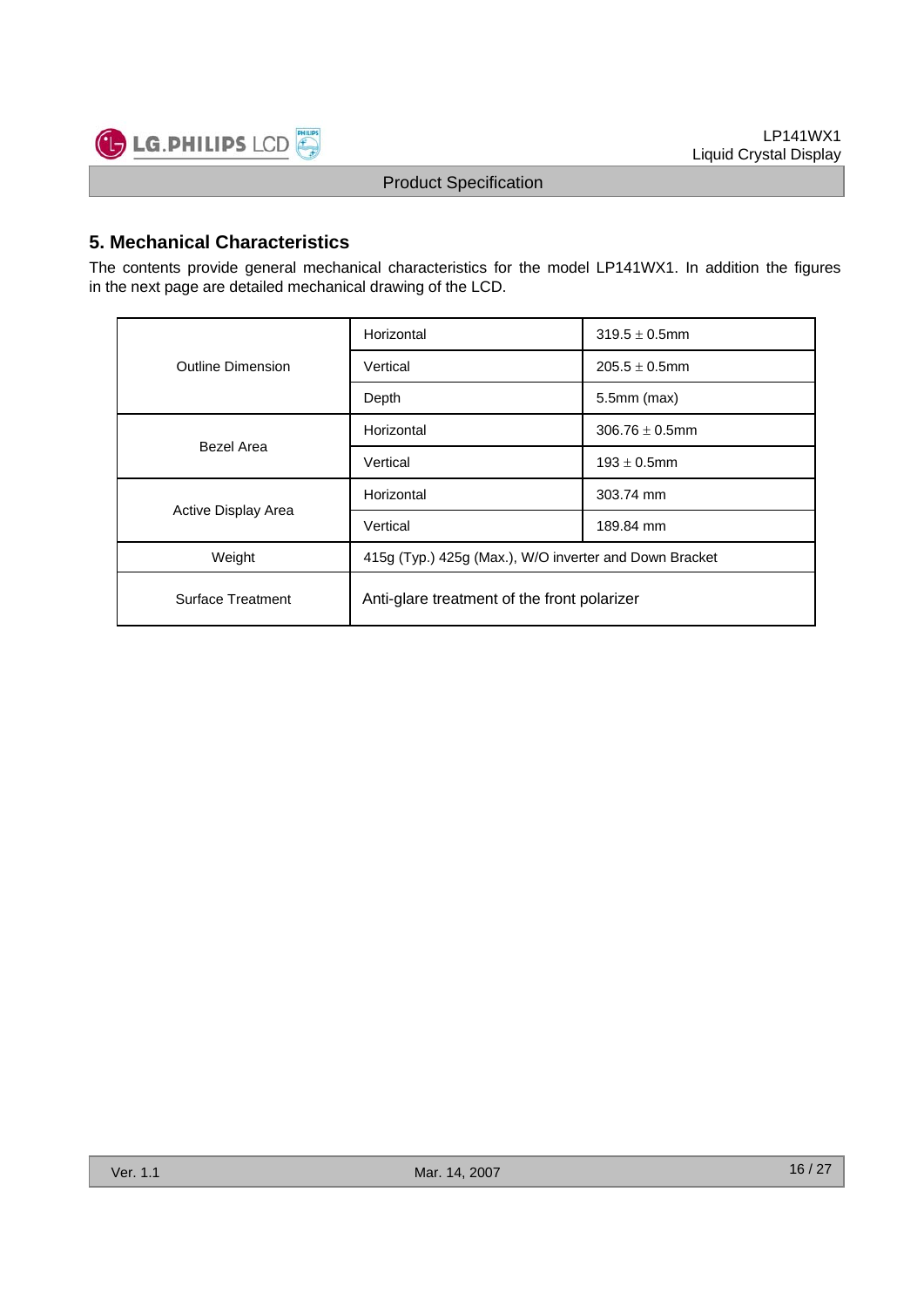



<FRONT VIEW> <http://www.frach.com/hote) Unit:[mm], General tolerance: ± 0.5mm



17 / 27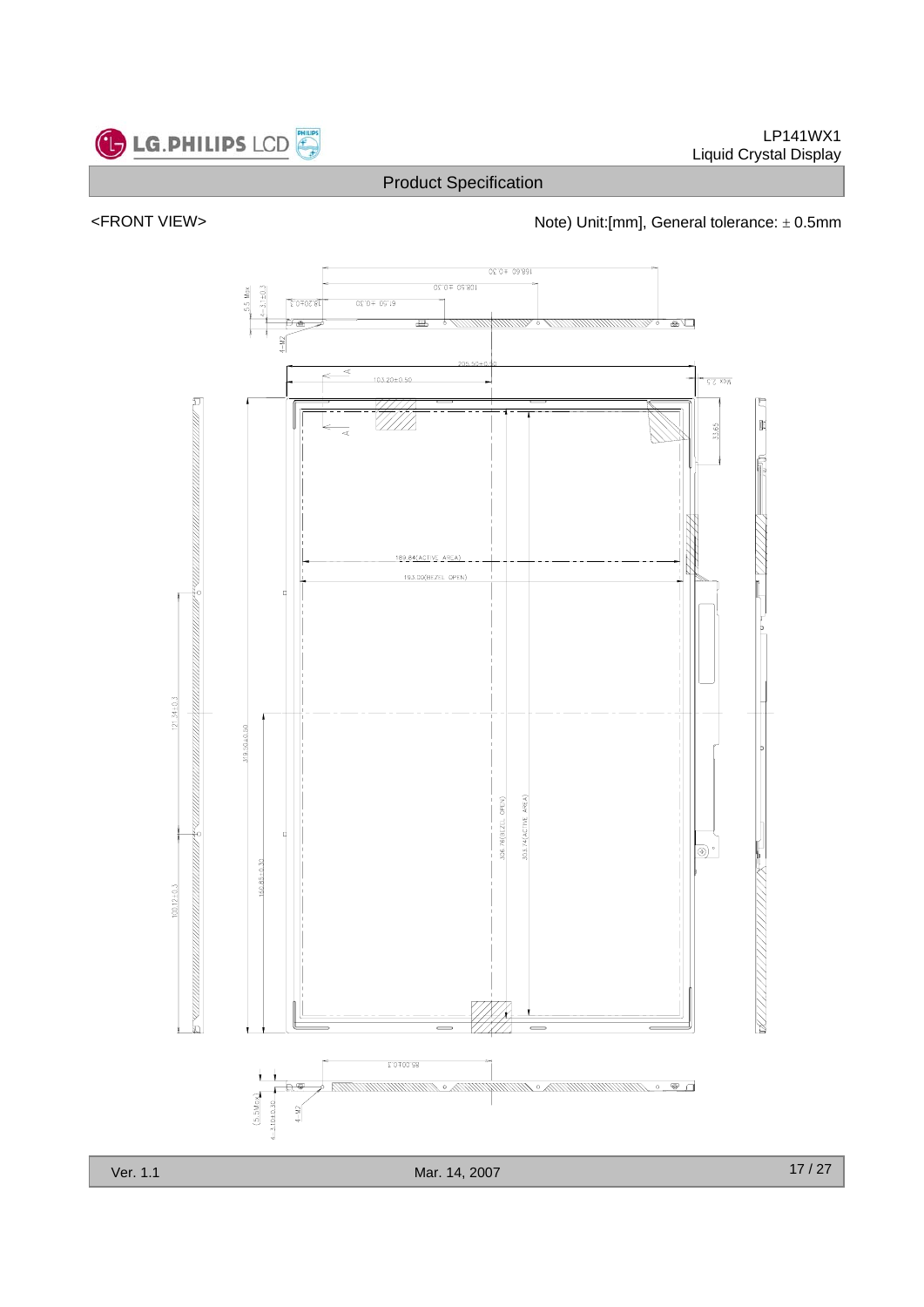

LP141WX1 Liquid Crystal Display

## Product Specification



※PPID Label revision:

It is subject to change with Dell event. Please refer to the below table for detail.

| Classification | SSI | РT  | ST  |     |
|----------------|-----|-----|-----|-----|
| No Change      | X00 | X10 | X20 | A00 |
| 1st Revision   | X01 | X11 | X21 | A01 |
| 2nd Revision   | X02 | X12 | X22 | A02 |
| 3rd Revision   | X03 | X13 | X23 | A03 |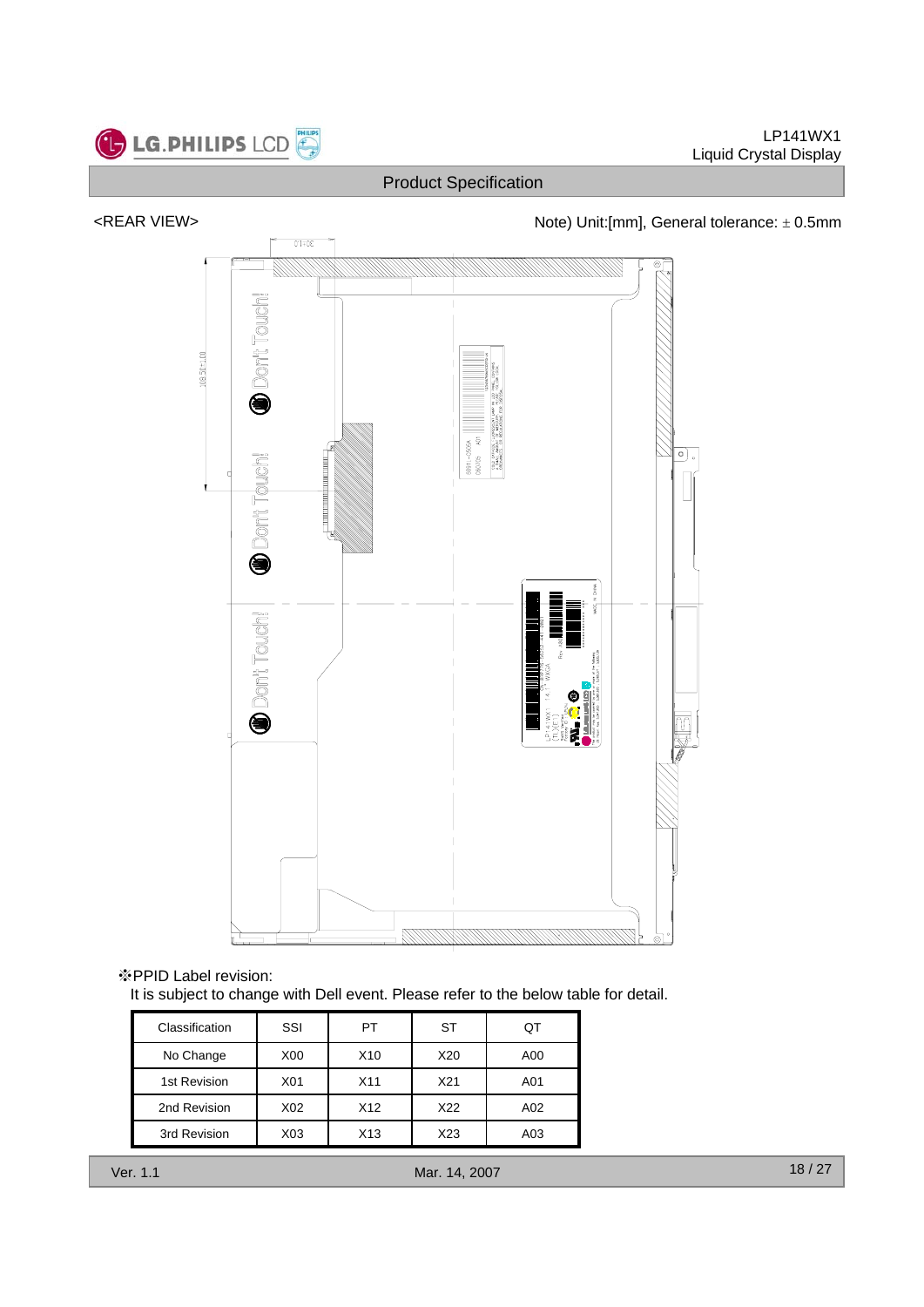

[ DETAIL DESCRIPTION OF SIDE MOUNTING SCREW ]



SECTION A-A<br>SCALE 5/1

# \*SCREW(8ea) TORQUE : 2kgf.cm max \*Mounting SCREW Depth : 2.5mm max

Note) Unit:[mm], General tolerance: ± 0.5mm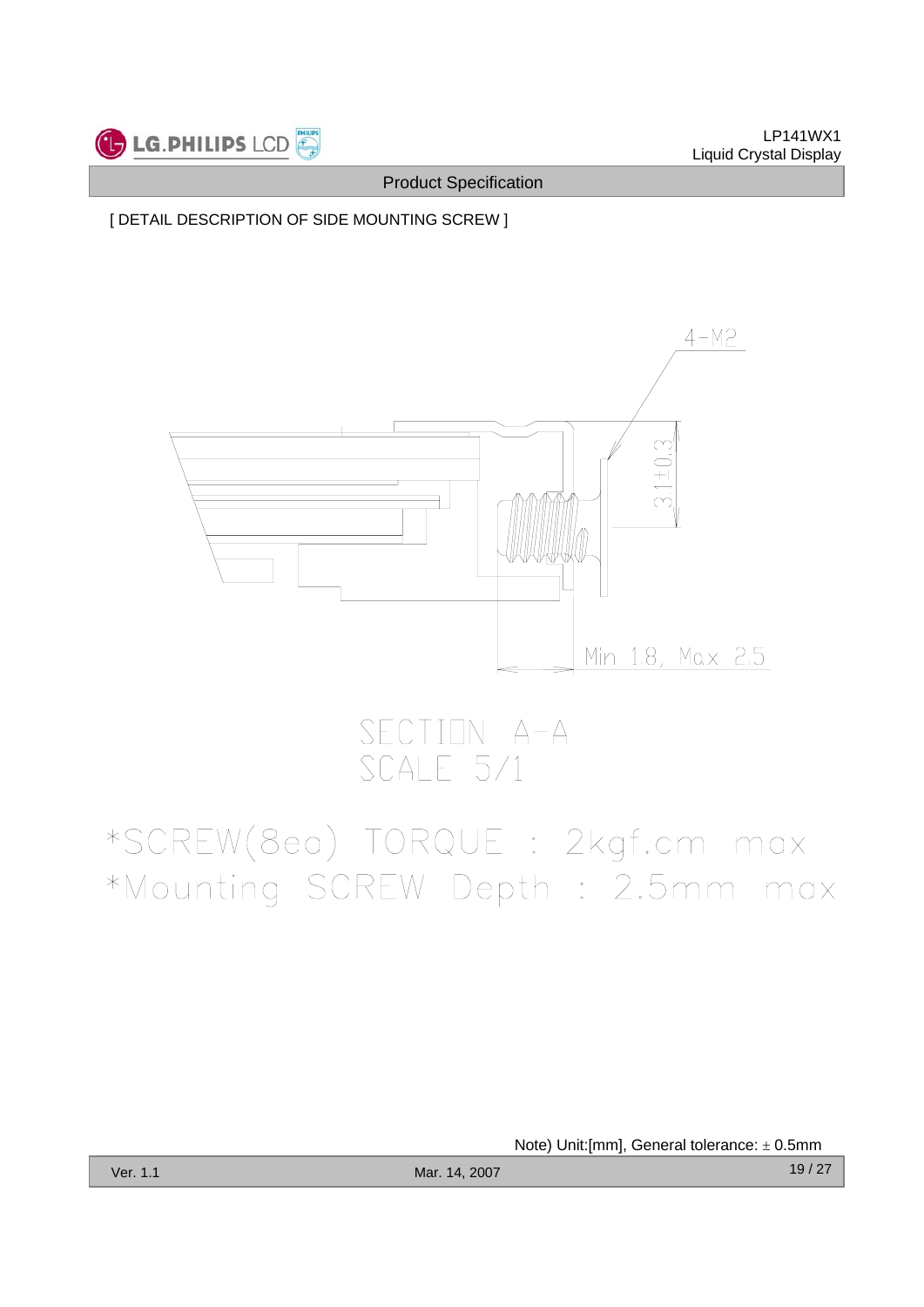

## **6. Reliability**

Environment test condition

| No.         | Test Item                                   | Conditions                                                                                       |  |  |  |  |
|-------------|---------------------------------------------|--------------------------------------------------------------------------------------------------|--|--|--|--|
| $\mathbf 1$ | High temperature storage test               | Ta= $60^{\circ}$ C, 240h                                                                         |  |  |  |  |
| 2           | Low temperature storage test                | Ta= $-20^{\circ}$ C, 240h                                                                        |  |  |  |  |
| 3           | High temperature operation test             | Ta= 50°C, 50%RH, 240h                                                                            |  |  |  |  |
| 4           | Low temperature operation test              | Ta= $0^{\circ}$ C, 240h                                                                          |  |  |  |  |
| 5           | Vibration test (non-operating)              | Sine wave, $10 \sim 500 \sim 10$ Hz, 1.5G, 0.37 oct/min<br>3 axis, 1 hour/axis                   |  |  |  |  |
| 6           | Shock test (non-operating)                  | Half sine wave, 180G, 2ms<br>one shock of each six faces(I.e. run 180G 6ms<br>for all six faces) |  |  |  |  |
| 7           | Altitude<br>operating<br>storage / shipment | $0 \sim 10,000$ feet (3,048m) 24Hr<br>0~40,000 feet (12,192m) 24Hr                               |  |  |  |  |

{ Result Evaluation Criteria }

There should be no change which might affect the practical display function when the display quality test is conducted under normal operating condition.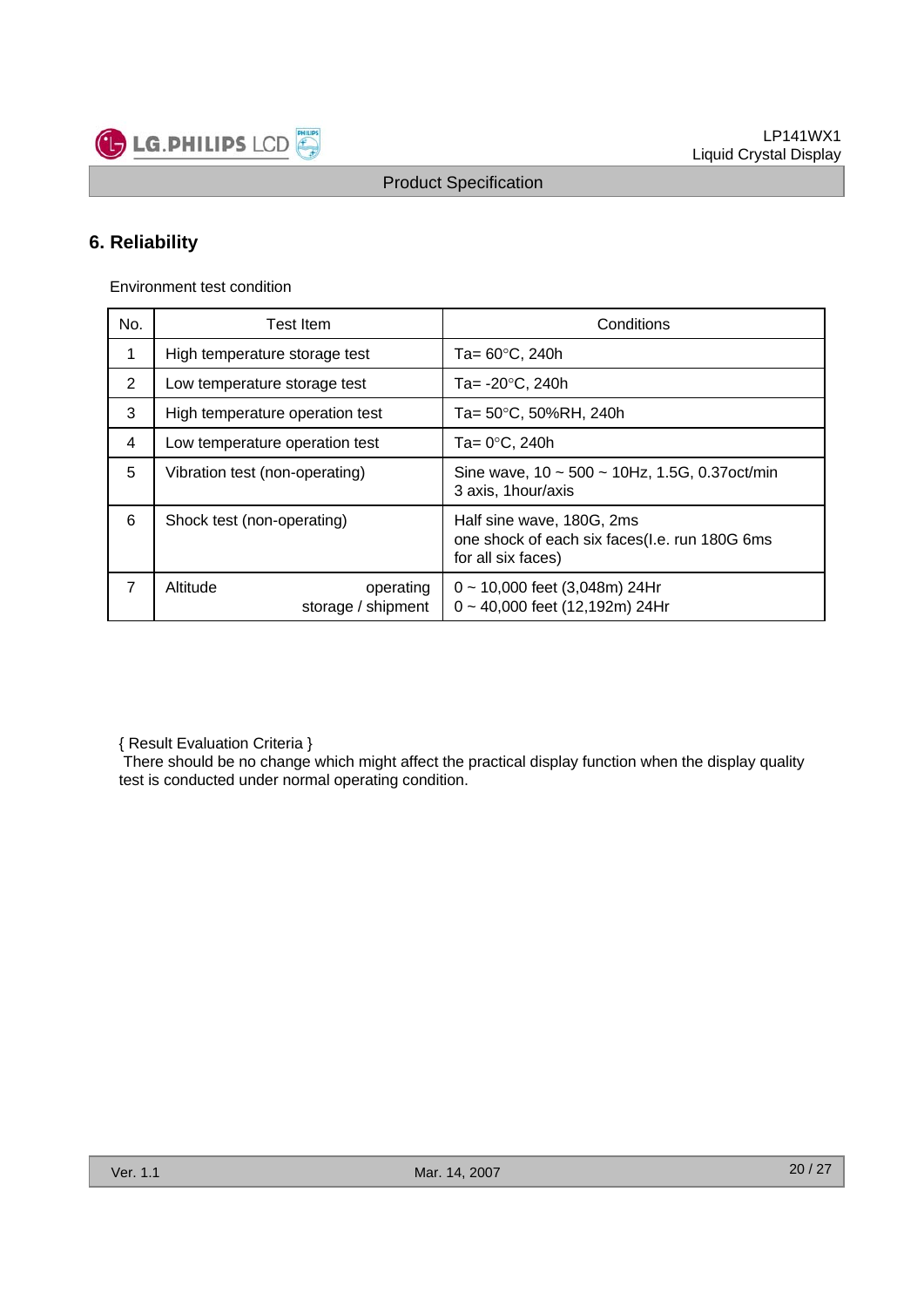

## **7. International Standards**

### **7-1. Safety**

a) UL 60950, Third Edition, Underwriters Laboratories, Inc., Dated Dec. 11, 2000.

Standard for Safety of Information Technology Equipment, Including Electrical Business Equipment. b) CAN/CSA C22.2, No. 60950, Third Edition, Canadian Standards Association, Dec. 1, 2000. Standard for Safety of Information Technology Equipment, Including Electrical Business Equipment.

c) EN 60950 : 2000, Third Edition

IEC 60950 : 1999, Third Edition

European Committee for Electrotechnical Standardization(CENELEC)

EUROPEAN STANDARD for Safety of Information Technology Equipment Including Electrical Business Equipment.

## **7-2. EMC**

a) ANSI C63.4 "Methods of Measurement of Radio-Noise Emissions from Low-Voltage Electrical and Electrical Equipment in the Range of 9kHZ to 40GHz. "American National Standards Institute(ANSI), 1992

b) C.I.S.P.R "Limits and Methods of Measurement of Radio Interface Characteristics of Information Technology Equipment." International Special Committee on Radio Interference.

c) EN 55022 "Limits and Methods of Measurement of Radio Interface Characteristics of Information Technology Equipment." European Committee for Electrotechnical Standardization.(CENELEC), 1998 ( Including A1: 2000 )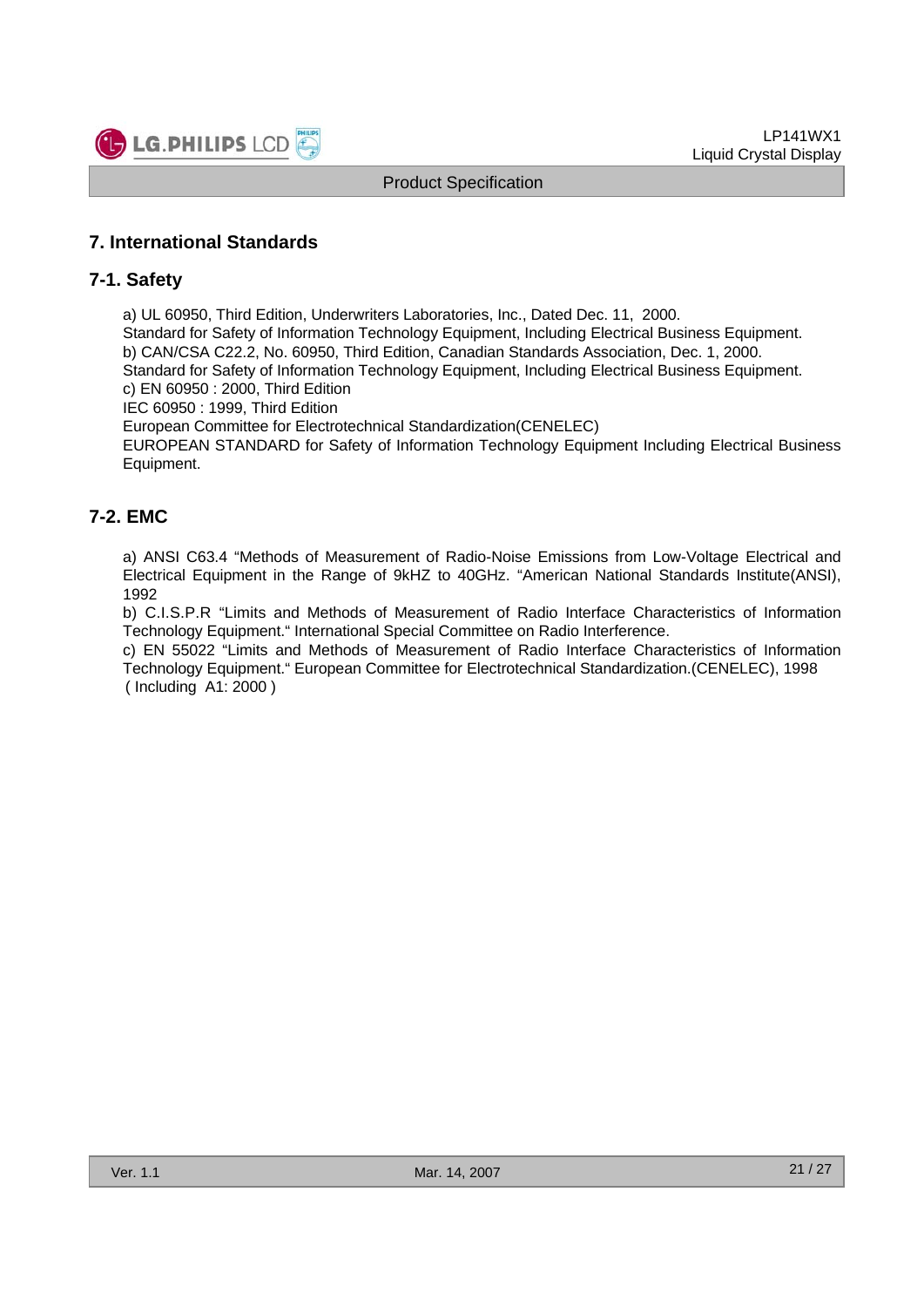

## **8. Packing**

## **8-1. Designation of Lot Mark**

a) Lot Mark



A,B,C : SIZE(INCH) D : YEAR

 $E : MONTH$   $F ~ M : SERIAL NO.$ 

Note

1. YEAR

| Year | 2001 | 2002 | 2003 | 2004 | 2005 | 2006 | 2007 | 2008 | 2009 | 2010 |
|------|------|------|------|------|------|------|------|------|------|------|
| Mark |      |      |      |      |      |      |      |      |      |      |

2. MONTH

| Month | Jan | -<br>Feb | Mar | Apr | May | Jun | Jul | Aug | Sep | Oct | Nov | Dec |
|-------|-----|----------|-----|-----|-----|-----|-----|-----|-----|-----|-----|-----|
| Mark  |     | -        |     |     |     |     |     |     |     |     | ╺   |     |

b) Location of Lot Mark

Serial No. is printed on the label. The label is attached to the backside of the LCD module. This is subject to change without prior notice.

## **8-2. Packing Form**

- a) Package quantity in one box : 20ea
- b) Box Size : L430 \* W334 \* H287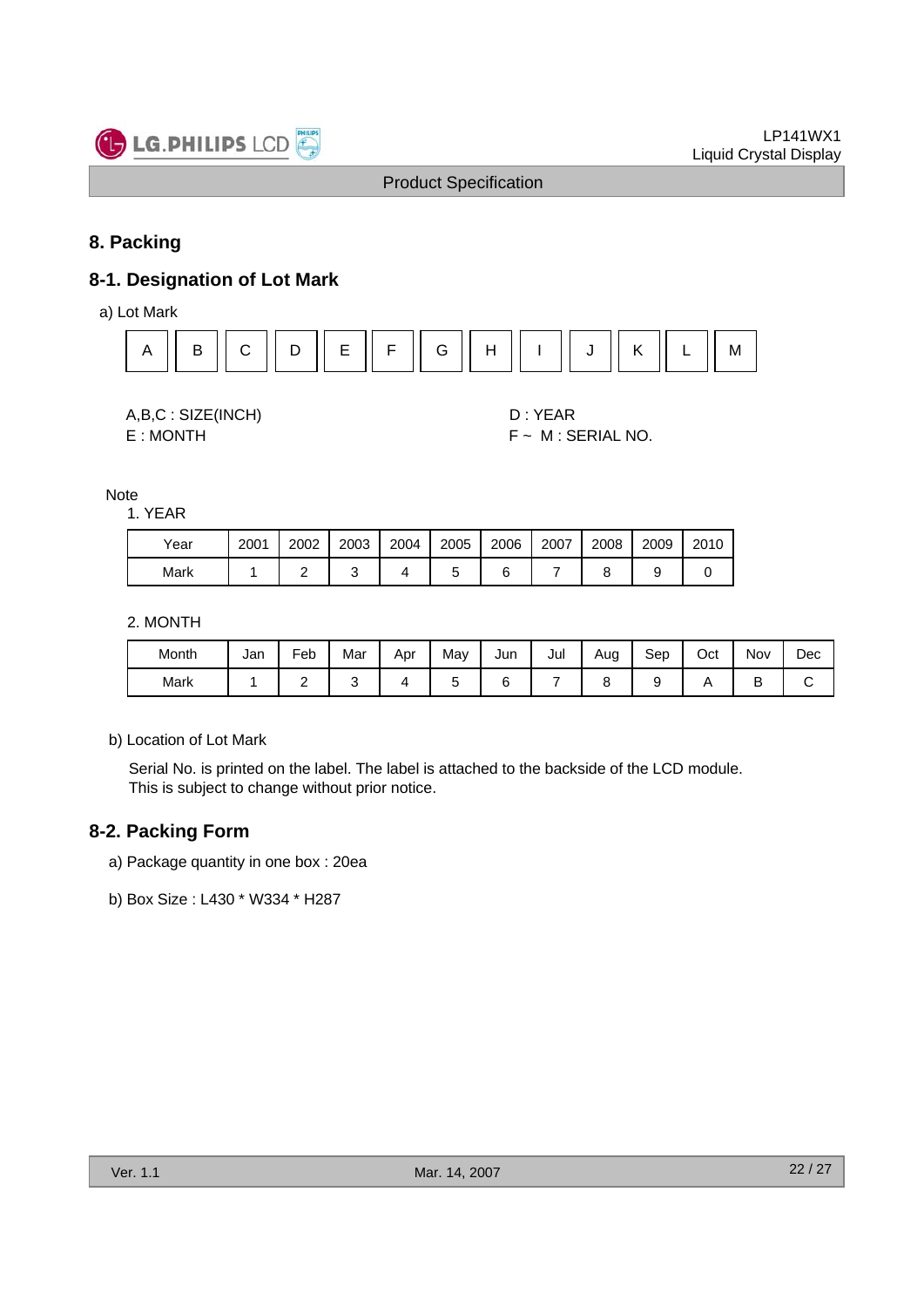

## **9. PRECAUTIONS**

Please pay attention to the followings when you use this TFT LCD module.

## **9-1. MOUNTING PRECAUTIONS**

- (1) You must mount a module using holes arranged in four corners or four sides.
- (2) You should consider the mounting structure so that uneven force (ex. Twisted stress) is not applied to the module. And the case on which a module is mounted should have sufficient strength so that external force is not transmitted directly to the module.
- (3) Please attach the surface transparent protective plate to the surface in order to protect the polarizer. Transparent protective plate should have sufficient strength in order to the resist external force.
- (4) You should adopt radiation structure to satisfy the temperature specification.
- (5) Acetic acid type and chlorine type materials for the cover case are not desirable because the former generates corrosive gas of attacking the polarizer at high temperature and the latter causes circuit break by electro-chemical reaction.
- (6) Do not touch, push or rub the exposed polarizers with glass, tweezers or anything harder than HB pencil lead. And please do not rub with dust clothes with chemical treatment. Do not touch the surface of polarizer for bare hand or greasy cloth.(Some cosmetics are detrimental
- to the polarizer.) (7) When the surface becomes dusty, please wipe gently with absorbent cotton or other soft materials like
- chamois soaks with petroleum benzene. Normal-hexane is recommended for cleaning the adhesives used to attach front / rear polarizers. Do not use acetone, toluene and alcohol because they cause chemical damage to the polarizer.
- (8) Wipe off saliva or water drops as soon as possible. Their long time contact with polarizer causes deformations and color fading.
- (9) Do not open the case because inside circuits do not have sufficient strength.

## **9-2. OPERATING PRECAUTIONS**

- (1) The spike noise causes the mis-operation of circuits. It should be lower than following voltage :  $V=\pm 200$ mV(Over and under shoot voltage)
- (2) Response time depends on the temperature.(In lower temperature, it becomes longer.)
- (3) Brightness depends on the temperature. (In lower temperature, it becomes lower.) And in lower temperature, response time(required time that brightness is stable after turned on) becomes longer.
- (4) Be careful for condensation at sudden temperature change. Condensation makes damage to polarizer or electrical contacted parts. And after fading condensation, smear or spot will occur.
- (5) When fixed patterns are displayed for a long time, remnant image is likely to occur.
- (6) Module has high frequency circuits. Sufficient suppression to the electromagnetic interference shall be done by system manufacturers. Grounding and shielding methods may be important to minimized the interference.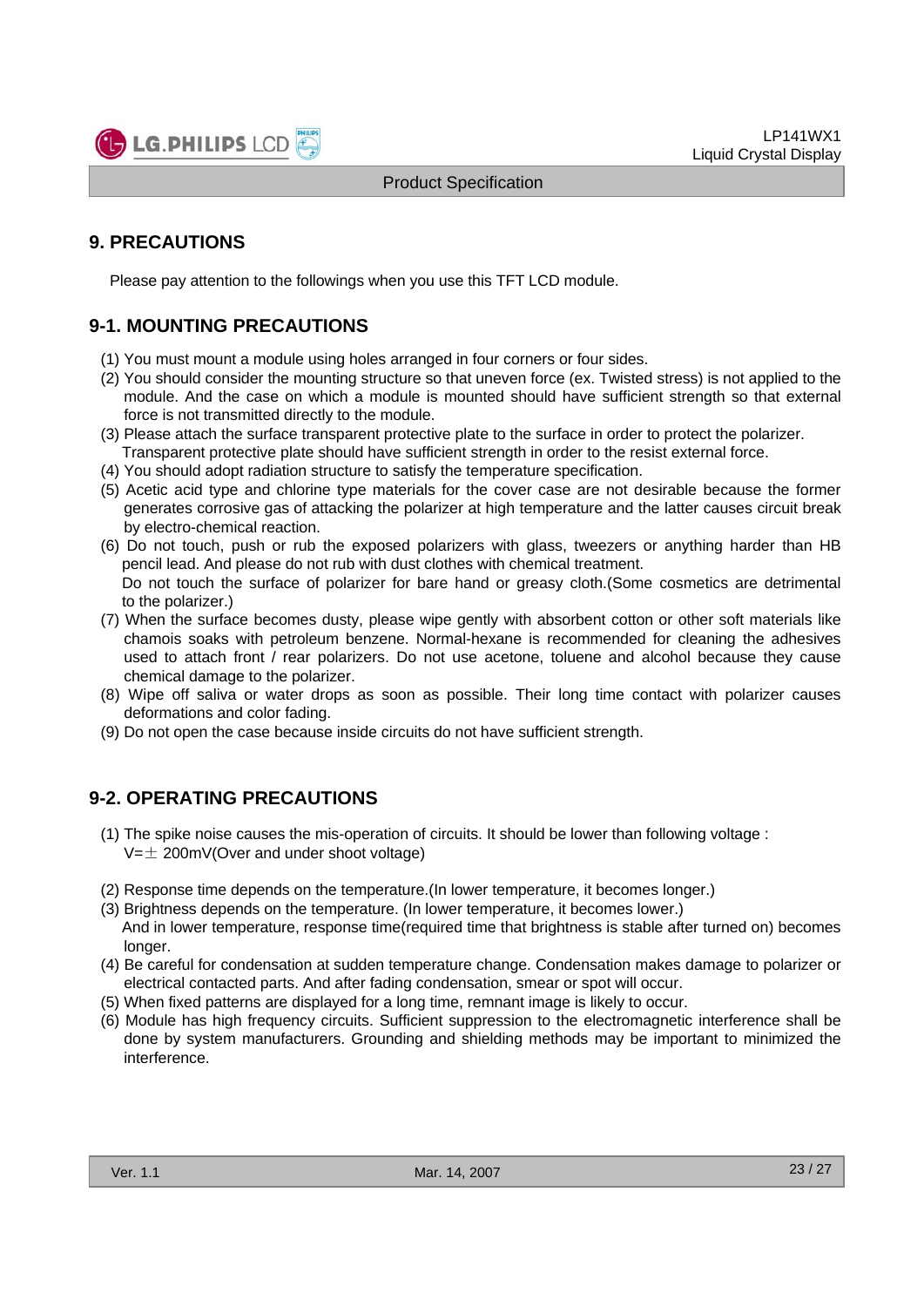

Liquid Crystal Display

LP141WX1

## **9-3. ELECTROSTATIC DISCHARGE CONTROL**

Since a module is composed of electronic circuits, it is not strong to electrostatic discharge. Make certain that treatment persons are connected to ground through wrist band etc. And don't touch interface pin directly.

Product Specification

## **9-4. PRECAUTIONS FOR STRONG LIGHT EXPOSURE**

Strong light exposure causes degradation of polarizer and color filter.

## **9-5. STORAGE**

When storing modules as spares for a long time, the following precautions are necessary.

- (1) Store them in a dark place. Do not expose the module to sunlight or fluorescent light. Keep the temperature between 5°C and 35°C at normal humidity.
- (2) The polarizer surface should not come in contact with any other object. It is recommended that they be stored in the container in which they were shipped.

## **9-6. HANDLING PRECAUTIONS FOR PROTECTION FILM**

- (1) When the protection film is peeled off, static electricity is generated between the film and polarizer. This should be peeled off slowly and carefully by people who are electrically grounded and with well ion-blown equipment or in such a condition, etc.
- (2) The protection film is attached to the polarizer with a small amount of glue. If some stress is applied to rub the protection film against the polarizer during the time you peel off the film, the glue is apt to remain on the polarizer.

Please carefully peel off the protection film without rubbing it against the polarizer.

- (3) When the module with protection film attached is stored for a long time, sometimes there remains a very small amount of glue still on the polarizer after the protection film is peeled off.
- (4) You can remove the glue easily. When the glue remains on the polarizer surface or its vestige is recognized, please wipe them off with absorbent cotton waste or other soft material like chamois soaked with normal-hexane.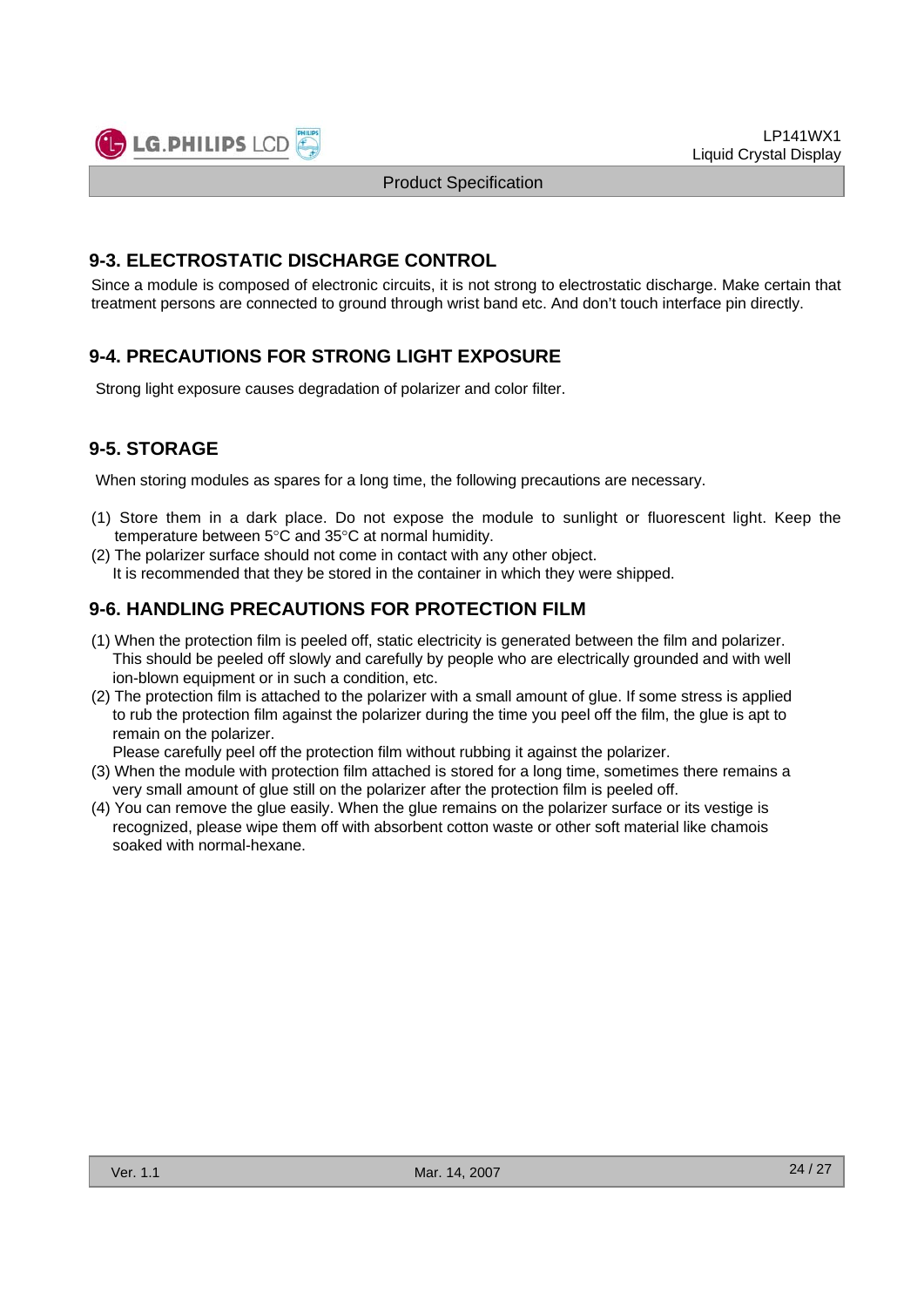

# **APPENDIX A. Enhanced Extended Display Identification Data (EEDIDTM) 1/3**

|                                  | <b>Byte</b>                    | <b>Field Name and Comments</b>                                                                                                     | <b>Value</b>          | <b>Value</b>         |
|----------------------------------|--------------------------------|------------------------------------------------------------------------------------------------------------------------------------|-----------------------|----------------------|
|                                  | (hex)                          |                                                                                                                                    | (hex)                 | (binary)             |
|                                  | $\boldsymbol{0}$               | Header                                                                                                                             | 00                    | 00000000             |
|                                  | $\mathbf{1}$<br>$\overline{c}$ | Header<br>Header                                                                                                                   | FF<br>FF              | 11111111<br>11111111 |
|                                  | 3                              | Header                                                                                                                             | FF                    | 11111111             |
| Header                           | $\overline{4}$                 | Header                                                                                                                             | $\overline{F}$        | 11111111             |
|                                  | 5                              | Header                                                                                                                             | FF                    | 11111111             |
|                                  | 6                              | Header                                                                                                                             | FF                    | 11111111             |
|                                  | $\overline{7}$                 | Header                                                                                                                             | $\overline{00}$       | 00000000             |
|                                  | 8                              | EISA manufacture code = LPL                                                                                                        | 32                    | 00110010             |
|                                  | 9                              | EISA manufacture code (Compressed ASCII)                                                                                           | OC                    | 00001100             |
|                                  | 0A                             | Panel Supplier Reserved - Product Code                                                                                             | 00                    | 00000000             |
| Vendor / Product<br>EDID Version | 0B                             | Panel Supplier Reserved - Product Code                                                                                             | $\overline{00}$       | 00000000             |
|                                  | 0 <sup>C</sup>                 | LCD module Serial No - Preferred but Optional ("0" if not used)                                                                    | 00                    | 00000000             |
|                                  | 0 <sub>D</sub><br>0E           | LCD module Serial No - Preferred but Optional ("0" if not used)                                                                    | 00<br>$\overline{00}$ | 00000000<br>00000000 |
|                                  | 0F                             | LCD module Serial No - Preferred but Optional ("0" if not used)<br>LCD module Serial No - Preferred but Optional ("0" if not used) | 00                    | 00000000             |
|                                  | 10                             | Week of manufacture                                                                                                                | $\overline{00}$       | 00000000             |
|                                  | 11                             | Year of manufacture $= 2007$                                                                                                       | 11                    | 00010001             |
|                                  | 12                             | EDID structure version $# = 1$                                                                                                     | 01                    | 00000001             |
|                                  | 13                             | EDID revision $# = 3$                                                                                                              | 03                    | 00000011             |
|                                  | 14                             | Video I/P definition = Digital I/P $(80h)$                                                                                         | 80                    | 10000000             |
| Parameters                       | 15                             | Max H image size $=$ (Rounded to cm)                                                                                               | 1E                    | 00011110             |
| <b>Display</b>                   | 16                             | Max V image size $=$ (Rounded to cm)                                                                                               | 13                    | 00010011             |
|                                  | 17                             | Display gamma = (gamma $\times$ 100)-100 = Example: (2.2 $\times$ 100) – 100 = 120                                                 | 78                    | 01111000             |
|                                  | 18                             | Feature support (no DPMS, Active off, RGB, timing BLK 1)                                                                           | 0A                    | 00001010             |
|                                  | 19                             | Red/Green Low bit (RxRy/GxGy)                                                                                                      | 08                    | 00001000             |
|                                  | 1A                             | Blue/White Low bit (BxBy/WxWy)                                                                                                     | 85                    | 10000101             |
|                                  | 1B                             | Red X<br>$Rx = 0.582$                                                                                                              | 95                    | 10010101             |
|                                  | 1 <sup>C</sup>                 | Red Y<br>$Ry = 0.344$                                                                                                              | 58                    | 01011000             |
| Panel Color<br>Coordinates       | 1D                             | Green X<br>$Gx = 0.326$                                                                                                            | 53                    | 01010011             |
|                                  | 1E                             | $Gy = 0.547$<br>Green Y                                                                                                            | 8C                    | 10001100             |
|                                  | 1F<br>20                       | Blue X<br>$Bx = 0.158$                                                                                                             | 28<br>23              | 00101000             |
|                                  | 21                             | Blue Y<br>$By = 0.137$<br>$Wx = 0.313$<br>White X                                                                                  | 50                    | 00100011<br>01010000 |
|                                  | 22                             | White Y<br>$Wy = 0.329$                                                                                                            | 54                    | 01010100             |
|                                  | 23                             | Established timings 1 (00h if not used)                                                                                            | 00                    | 00000000             |
| stablished<br>Timings            | 24                             | Established timings 2 (00h if not used)                                                                                            | 00                    | 00000000             |
| ш                                | 25                             | Manufacturer's timings (00h if not used)                                                                                           | 00                    | 00000000             |
|                                  | 26                             | Standard timing ID1 (01h if not used)                                                                                              | 01                    | 00000001             |
|                                  | 27                             | Standard timing ID1 (01h if not used)                                                                                              | 01                    | 00000001             |
|                                  | 28                             | Standard timing ID2 (01h if not used)                                                                                              | 01                    | 00000001             |
|                                  | 29                             | Standard timing ID2 (01h if not used)                                                                                              | 01                    | 00000001             |
|                                  | 2A                             | Standard timing ID3 (01h if not used)                                                                                              | 01                    | 00000001             |
|                                  | 2B                             | Standard timing ID3 (01h if not used)                                                                                              | 01                    | 00000001             |
|                                  | 2C                             | Standard timing ID4 (01h if not used)                                                                                              | 01                    | 00000001             |
|                                  | 2D                             | Standard timing ID4 (01h if not used)                                                                                              | 01                    | 00000001             |
|                                  | 2E<br>2F                       | Standard timing ID5 (01h if not used)<br>Standard timing ID5 (01h if not used)                                                     | 01<br>01              | 00000001<br>00000001 |
| Standard Timing ID               | 30                             | Standard timing ID6 (01h if not used)                                                                                              | 01                    | 00000001             |
|                                  | $31\,$                         | Standard timing ID6 (01h if not used)                                                                                              | 01                    | 00000001             |
|                                  | 32                             | Standard timing ID7 (01h if not used)                                                                                              | 01                    | 00000001             |
|                                  | 33                             | Standard timing ID7 (01h if not used)                                                                                              | 01                    | 00000001             |
|                                  | 34                             | Standard timing ID8 (01h if not used)                                                                                              | 01                    | 00000001             |
|                                  | 35                             | Standard timing ID8 (01h if not used)                                                                                              | 01                    | 00000001             |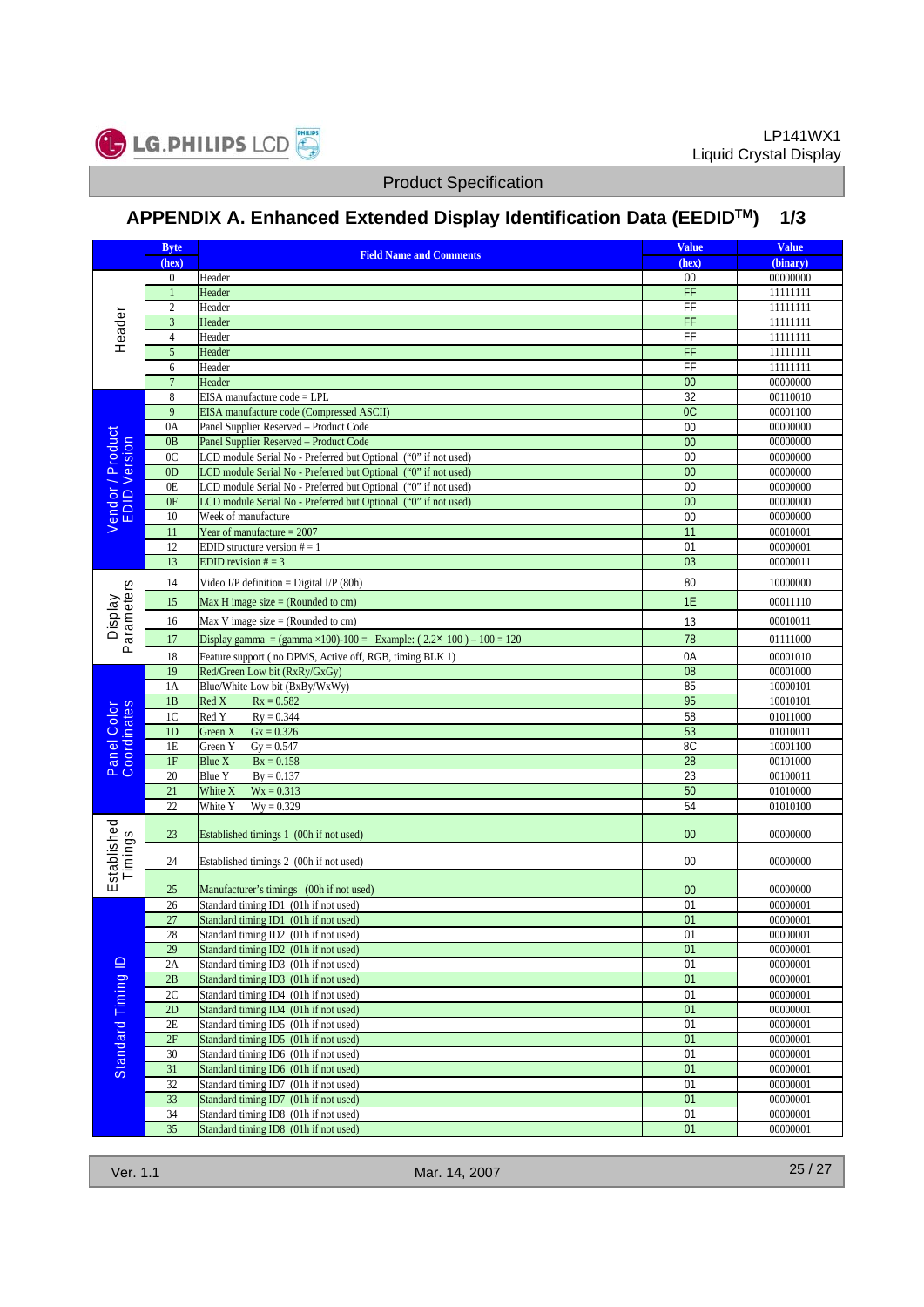

# **APPENDIX A. Enhanced Extended Display Identification Data (EEDIDTM) 2/3**

|                                           | <b>Byte</b>    | <b>Field Name and Comments</b>                                                                                     | <b>Value</b>          | <b>Value</b>         |
|-------------------------------------------|----------------|--------------------------------------------------------------------------------------------------------------------|-----------------------|----------------------|
|                                           | (hex)          |                                                                                                                    | (hex)                 | (binary)             |
|                                           | 36             | Pixel Clock/10,000<br>71.4MHz<br>(LSB)                                                                             | E4                    | 11100100             |
|                                           | 37             | Pixel Clock/10,000<br>(MSB)                                                                                        | 1B                    | 00011011             |
|                                           | 38<br>39       | Horizontal Active $= 1280$ pixels<br>(lower 8 bits)<br>Horizontal Blanking (Thbp) = $165$ pixels<br>(lower 8 bits) | 00<br>A5              | 00000000<br>10100101 |
|                                           | 3A             | Horizontal Active/Horizontal blanking (Thbp)<br>(upper4:4 bits)                                                    | 50                    | 01010000             |
|                                           | 3B             | Vertical Active $= 800$ lines                                                                                      | $\overline{20}$       | 00100000             |
|                                           | 3C             | Vertical Blanking $(Tvbp) = 23$ lines (DE Blanking typ. for DE only panels)                                        | 17                    | 00010111             |
| Timing Descripter #1                      | 3D             | Vertical Active : Vertical Blanking (Tvbp)<br>(upper4:4 bits)                                                      | 30                    | 00110000             |
|                                           | 3E             | Horizontal Sync, Offset (Thfp) = $48$ pixels                                                                       | 30                    | 00110000             |
|                                           | 3F             | Horizontal Sync, Pulse Width = $32$ pixels                                                                         | 20                    | 00100000             |
|                                           | 40             | Vertical Sync, Offset $(Tvfp) = 3$ lines Sync Width = 6 lines                                                      | 36                    | 00110110             |
|                                           | 41             | Horizontal Vertical Sync Offset/Width upper 2 bits                                                                 | 0 <sup>0</sup>        | 00000000             |
|                                           | 42             | Horizontal Image Size = 303.74 mm                                                                                  | 30                    | 00110000             |
|                                           | 43             | Vertical image Size = $189.84$ mm                                                                                  | BE                    | 10111110             |
|                                           | 44<br>45       | Horizontal Image Size / Vertical image size                                                                        | 10<br>$\overline{00}$ | 00010000             |
|                                           | 46             | Horizontal Border = $0$ (Zero for Notebook LCD)<br>Vertical Border = $0$ (Zero for Notebook LCD)                   | 00                    | 00000000<br>00000000 |
|                                           |                | Non-interlaced, Normal, no stereo, Separate sync, H/V pol Negatives, DE only note: LSB is set to "1" if            |                       |                      |
|                                           | 47             | panel is DE-timing only. H/V can be ignored.                                                                       | 19                    | 00011001             |
|                                           | 48             | Flag                                                                                                               | 00                    | 00000000             |
|                                           | 49             | Flag                                                                                                               | 00                    | 00000000             |
|                                           | 4A             | Flag                                                                                                               | 00                    | 00000000             |
|                                           | 4B             | Data Type Tag:                                                                                                     | 00                    | 00000000             |
|                                           | 4C             | Flag                                                                                                               | 00                    | 00000000             |
|                                           | 4D             | <b>HSPW</b> min                                                                                                    | 00                    | 00000000             |
|                                           | 4E             | <b>HSPW</b> max                                                                                                    | 00                    | 00000000             |
|                                           | 4F             | Thbp min                                                                                                           | $\overline{00}$       | 00000000             |
|                                           | 50<br>51       | Thbp max<br>VSPW min                                                                                               | 00<br>00              | 00000000<br>00000000 |
|                                           | 52             | <b>VSPW</b> max                                                                                                    | 00                    | 00000000             |
| Timing Descripter #2                      | 53             | Tvbp min                                                                                                           | 0 <sup>0</sup>        | 00000000             |
|                                           | 54             | Tvbp max                                                                                                           | 00                    | 00000000             |
|                                           | 55             | Thp min                                                                                                            | 00                    | 00000000             |
|                                           | 56             | Thp max                                                                                                            | 00                    | 00000000             |
|                                           | 57             | Tvp min                                                                                                            | $\overline{00}$       | 00000000             |
|                                           | 58             | Tvp max                                                                                                            | 00                    | 00000000             |
|                                           | 59             | <b>Module Revision</b>                                                                                             | 00                    | 00000000             |
|                                           | 5A             | Flag                                                                                                               | 00                    | 00000000             |
|                                           | 5B             | Flag                                                                                                               | 00                    | 00000000             |
|                                           | 5C             | Flag                                                                                                               | 00                    | 00000000             |
| $r#3$<br>ation                            | 5D             | <b>Dummy Descriptor</b>                                                                                            | FE                    | 11111110             |
|                                           | 5E             | Flag                                                                                                               | 00                    | 00000000             |
|                                           | 5F             | Dell P/N $1st$ Character = R                                                                                       | 52                    | 01010010             |
|                                           | 60             | Dell $P/N$ 2 <sup>nd</sup> Character = $P$                                                                         | 50                    | 01010000             |
|                                           | 61             | Dell P/N $3^{\text{rd}}$ Character = 7                                                                             | 37                    | 00110111             |
|                                           |                | Dell P/N $4^{\text{th}}$ Character = 7                                                                             |                       |                      |
|                                           | 62             |                                                                                                                    | 37                    | 00110111             |
|                                           | 63             | Dell P/N $5^{th}$ Character = 6                                                                                    | 36                    | 00110110             |
| Timing Descripter<br>Dell specific inform | 64             | LCD Supplier EEDID Revision $# = 0.4$                                                                              | 04                    | 00000100             |
|                                           | 65             | Manufacturer $P/N = 1$                                                                                             | 31                    | 00110001             |
|                                           | 66             | Manufacturer $P/N = 4$                                                                                             | 34                    | 00110100             |
|                                           | 67             | Manufacturer $P/N = 1$                                                                                             | 31                    | 00110001             |
|                                           | 68             | Manufacturer $P/N = W$                                                                                             | 57                    | 01010111             |
|                                           | 69             | Manufacturer $P/N = X$                                                                                             | 58                    | 01011000             |
|                                           | 6A             | Manufacturer $P/N = 1$                                                                                             | 31                    | 00110001             |
|                                           | 6 <sub>B</sub> | Manufacturer $P/N$ (If <13 char, then terminate with ASCII code 0Ah, set remaining char = 20h)                     | 0A                    | 00001010             |
|                                           |                |                                                                                                                    |                       |                      |